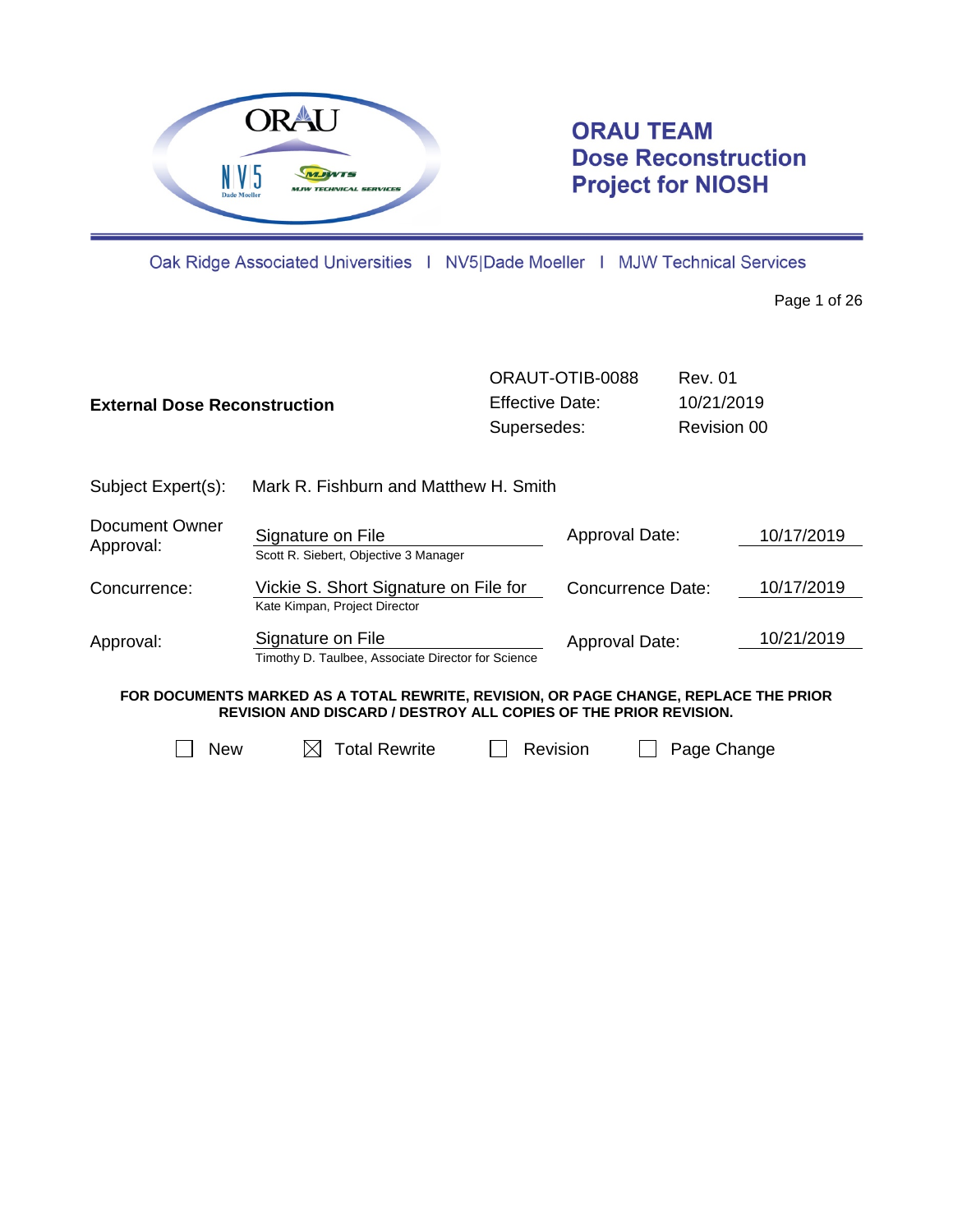| Document No. ORAUT-OTIB-0088 | Revision No. 01 | Effective Date: 10/21/2019 | Page 2 of 26 |
|------------------------------|-----------------|----------------------------|--------------|
|------------------------------|-----------------|----------------------------|--------------|

# **PUBLICATION RECORD**

| <b>EFFECTIVE</b> | <b>REVISION</b> |                                                                                                                                                                                                                                                                                                                                                                                                                                                                                                                                                                   |
|------------------|-----------------|-------------------------------------------------------------------------------------------------------------------------------------------------------------------------------------------------------------------------------------------------------------------------------------------------------------------------------------------------------------------------------------------------------------------------------------------------------------------------------------------------------------------------------------------------------------------|
| <b>DATE</b>      | <b>NUMBER</b>   | <b>DESCRIPTION</b>                                                                                                                                                                                                                                                                                                                                                                                                                                                                                                                                                |
| 09/14/2018       | 00              | New document initiated to convert ORAUT-PROC-0006, External<br>Dose Reconstruction, to a technical information bulletin. Included<br>information on assignment of onsite ambient dose to facilitate<br>cancellation of ORAUT-PROC-0060. Updated to current dose<br>reconstruction approaches. Incorporated responses to the Advisory<br>Board on Radiation and Worker Health Subcommittee on Procedures<br>Reviews comments about ICD-9 codes. Incorporates formal internal<br>and NIOSH review comments. Training is required. Initiated by<br>Mark R. Fishburn. |
| 10/21/2019       | 01              | Revision initiated to correct error in Attachment A, Method for<br>Assigning Missed Dose when the Number of Null Results Is<br>Unknown, and include a new attachment to provide dates when U.S.<br>Department of Energy sites incorporated the recommendations of<br>ICRP Publication 60 for neutron weighting factors. Incorporates<br>formal internal and NIOSH review comments. Constitutes a total<br>rewrite of the document. Training is required. Initiated by Mark R.<br>Fishburn.                                                                        |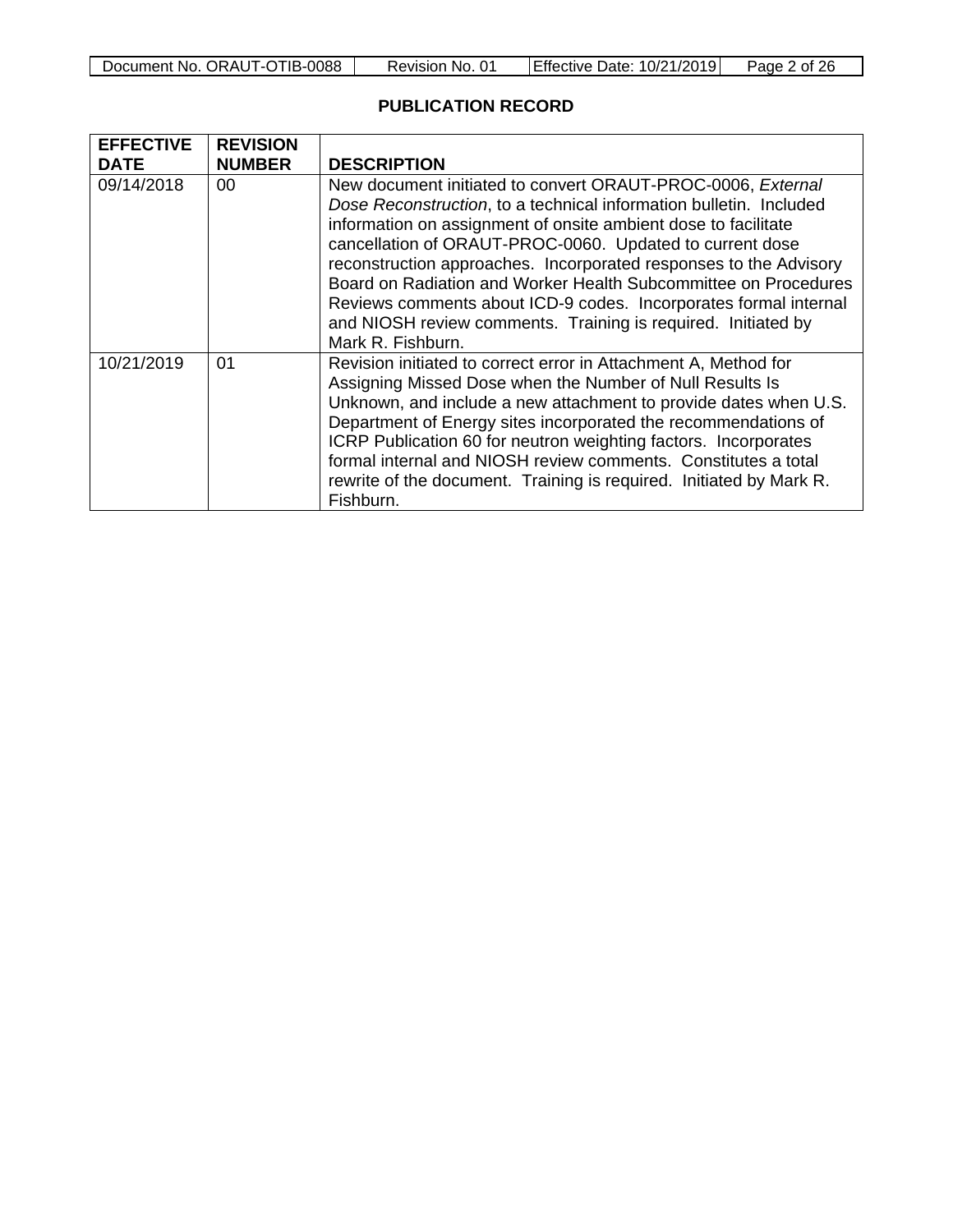| Document No. ORAUT-OTIB-0088<br>Revision No. 01 | Effective Date: 10/21/2019 | Page 3 of 26 |
|-------------------------------------------------|----------------------------|--------------|
|-------------------------------------------------|----------------------------|--------------|

# **TABLE OF CONTENTS**

# **SECTION TITLE PAGE**

| 1.0 | 1.1 |       |         |                                                                     |  |
|-----|-----|-------|---------|---------------------------------------------------------------------|--|
|     | 1.2 |       |         |                                                                     |  |
| 2.0 | 2.1 |       |         | Records and Reconstruction Methods Pertaining to External Radiation |  |
|     |     |       |         |                                                                     |  |
|     |     | 2.1.1 |         |                                                                     |  |
|     |     |       | 2.1.1.1 |                                                                     |  |
|     |     |       | 2.1.1.2 |                                                                     |  |
|     |     |       | 2.1.1.3 |                                                                     |  |
|     |     | 2.1.2 |         |                                                                     |  |
|     |     | 2.1.3 |         |                                                                     |  |
|     |     | 2.1.4 |         |                                                                     |  |
|     | 2.2 |       |         |                                                                     |  |
|     |     | 2.2.1 |         |                                                                     |  |
|     |     | 2.2.2 |         |                                                                     |  |
|     |     | 2.2.3 |         |                                                                     |  |
|     | 2.3 |       |         |                                                                     |  |
|     | 2.4 |       |         |                                                                     |  |
|     |     |       |         |                                                                     |  |

| ATTACHMENT A | METHOD FOR ASSIGNING MISSED DOSE WHEN THE NUMBER OF |  |
|--------------|-----------------------------------------------------|--|
|              |                                                     |  |
| ATTACHMENT B |                                                     |  |
| ATTACHMENT C | DOE ADOPTION OF INTERNATIONAL COMMISSION ON         |  |
|              |                                                     |  |

# **LIST OF TABLES**

# **TABLE TITLE PAGE** 2-1 [Hierarchy for accuracy of data sources for external dose reconstruction](#page-8-2) .................................. 2-2 [Neutron energy intervals and associated ICRP Publication 60 weighting factors with](#page-14-0)  examples of relevant exposures or facilities [.............................................................................15](#page-14-0) C-1 Site ICRP Publication 60 incorporation dates [...........................................................................26](#page-25-1)

#### **LIST OF FIGURES**

| <b>FIGURE</b> | <b>TITLE</b> | <b>PAGE</b> |
|---------------|--------------|-------------|
| $2 - 1$       |              |             |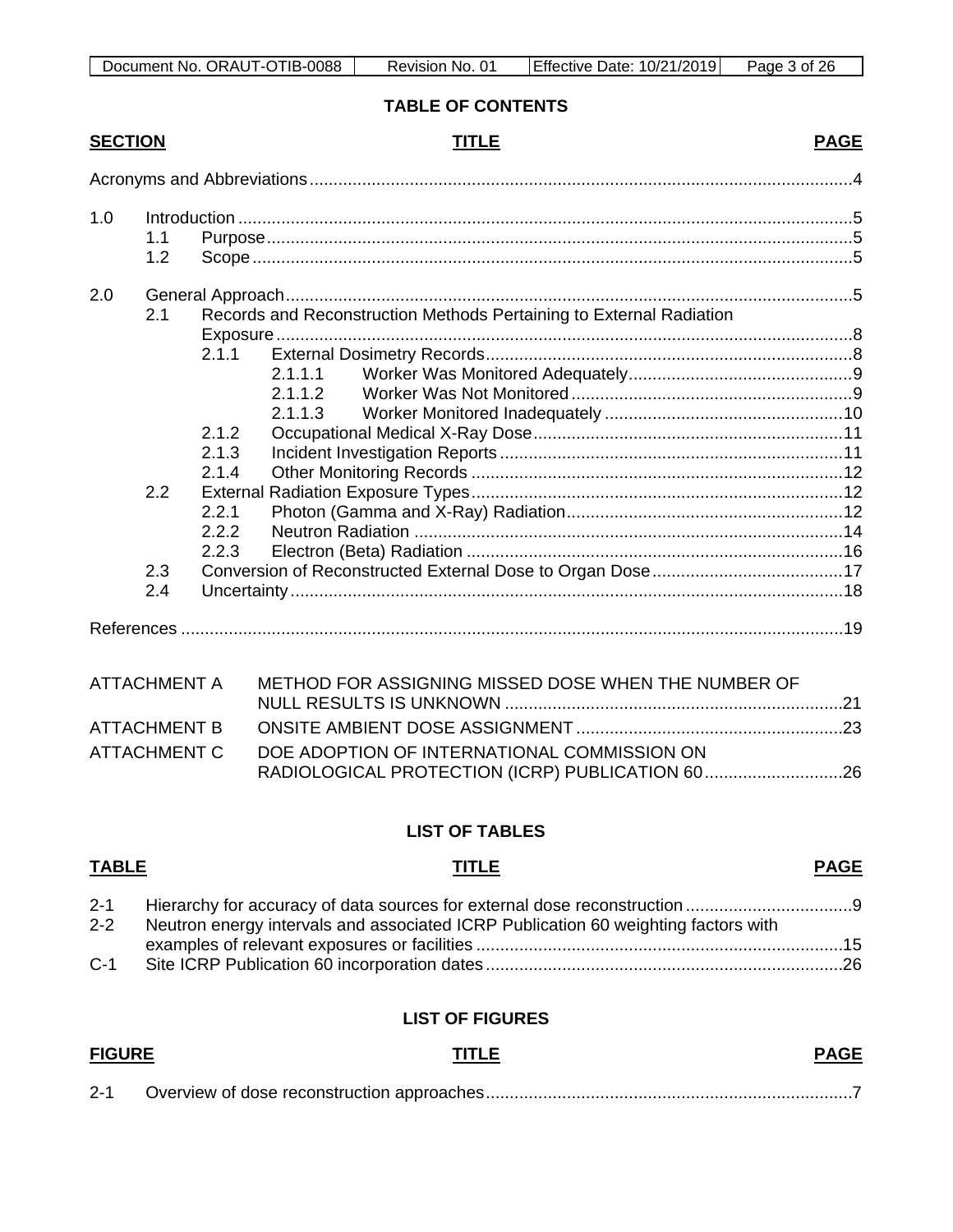#### <span id="page-3-0"></span>**ACRONYMS AND ABBREVIATIONS**

| <b>AWE</b>         | atomic weapons employer                                                |
|--------------------|------------------------------------------------------------------------|
| <b>CFR</b>         | Code of Federal Regulations                                            |
| <b>DCF</b>         | dose conversion factor                                                 |
| <b>DOE</b>         | U.S. Department of Energy                                              |
| <b>DOL</b>         | U.S. Department of Labor                                               |
| <b>EALER</b>       | elevated ambient levels of external radiation                          |
| <b>EEOICPA</b>     | Energy Employees Occupational Illness Compensation Program Act of 2000 |
| GM                 | geometric mean                                                         |
| <b>GSD</b>         | geometric standard deviation                                           |
| $H^*(10)$          | ambient dose equivalent at 10 millimeters depth in tissue              |
| Hp(d)              | personal dose equivalent at depth d in millimeters in tissue           |
| hr                 | hour                                                                   |
| <b>HTML</b>        | hypertext markup language                                              |
| <b>ICD</b>         | <b>International Classification of Diseases</b>                        |
| <b>ICRP</b>        | International Commission on Radiological Protection                    |
| <b>IREP</b>        | Interactive RadioEpidemiological Program                               |
| keV                | kiloelectron-volt (1,000 electron-volts)                               |
| <b>LOD</b>         | limit of detection                                                     |
| MeV                | megaelectron-volt (1 million electron-volts)                           |
| mrem               | millirem                                                               |
| mSv                | millisievert                                                           |
| <b>NIOSH</b>       | National Institute for Occupational Safety and Health                  |
| <b>ORAUT</b>       | Oak Ridge Associated Universities Team                                 |
| <b>ORNL</b>        | Oak Ridge National Laboratory                                          |
| <b>POC</b>         | probability of causation                                               |
| <b>SRDB Ref ID</b> | Site Research Database Reference Identification (number)               |
| TIB                | technical information bulletin                                         |
| <b>TLD</b>         | thermoluminescent dosimeter                                            |
| <b>U.S.C.</b>      | <b>United States Code</b>                                              |
| wk                 | week                                                                   |
| $W_R$              | radiation weighting factor                                             |
| yr                 | year                                                                   |
| §                  | section or sections                                                    |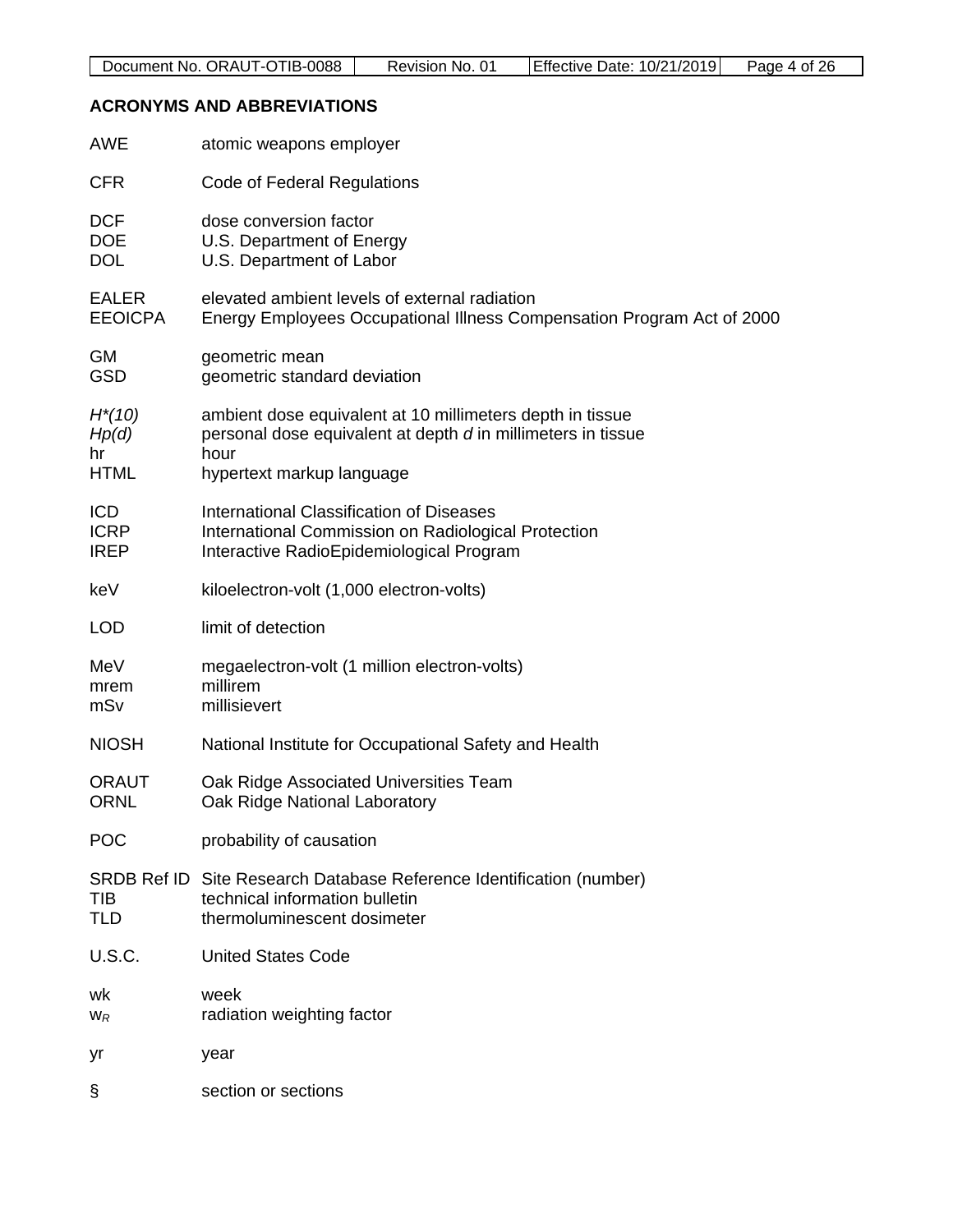| Document No. ORAUT-OTIB-0088 | Revision No. 01 | Effective Date: 10/21/2019 | Page 5 of 26 |
|------------------------------|-----------------|----------------------------|--------------|

# <span id="page-4-0"></span>**1.0 INTRODUCTION**

Technical information bulletins (TIBs) are not official determinations made by the National Institute for Occupational Safety and Health (NIOSH) but are general working documents that provide historical background information and guidance to assist in the preparation of dose reconstructions at particular sites or categories of sites. They will be revised in the event additional relevant information is obtained about the affected site(s). TIBs may be used to assist NIOSH staff in the completion of individual dose reconstructions.

In this document, the word "facility" is used as a general term for an area, building, or group of buildings that served a specific purpose at a site. It does not necessarily connote an "atomic weapons employer facility" or a "Department of Energy (DOE) facility" as defined in the Energy Employees Occupational Illness Compensation Program Act of 2000 [42 U.S.C. § 7384l(5) and (12)].

# <span id="page-4-1"></span>**1.1 PURPOSE**

The purpose of this document is to outline external dose reconstruction under Part B of the Energy Employees Occupational Illness Compensation Program Act of 2000 (EEOICPA). This document incorporates direction from NIOSH on the performance of external dose reconstructions as contained in OCAS-IG-001, *External Dose Reconstruction Implementation Guideline* (NIOSH 2007), TIBs, approved site profiles, and Oak Ridge Associated Universities Team (ORAUT) procedures.

# <span id="page-4-2"></span>**1.2 SCOPE**

Reconstruction of external dose could involve the calculation and assignment of dose from multiple sources (e.g., photons, neutrons, electrons, ambient dose, X-ray, etc.). This document provides information about the calculation of external dose and how it should be assigned under EEOICPA.

# <span id="page-4-3"></span>**2.0 GENERAL APPROACH**

External dose reconstruction is just one part of the overall dose reconstruction process. Under EEOICPA and Executive Order 13179, dose reconstructions are performed using information from the U.S. Department of Labor (DOL), DOE, atomic weapons employers (AWEs), and claimants while applying the science-based knowledge and practices of dose reconstruction.

During external dose reconstruction, a dose reconstructor assesses the circumstances of exposure, the completeness of the supporting data in relation to the employment period, and other information relevant to the dose reconstruction approach. The site profiles are reviewed, as necessary, to assist the dose reconstructor. Much of the relevant information from site profiles is captured in site-specific calculation tools (or generic calculation tools for cases in which site-specific information is unavailable or unnecessary), and the dose reconstructor uses this information to assist in the performance of external dose reconstruction.

To provide for efficiency in processing claims, overestimating assumptions can be used if a claim is initially deemed likely noncompensable. Underestimating assumptions can be used if a claim is initially deemed likely compensable. These processing options, which are typically available in the calculation tools, are described in ORAUT-PROC-0106, *Roadmap to Reconstructing Dose* (ORAUT 2019c). A best-estimate analysis uses all of the available information and analytical processing capabilities to assign the most accurate dose possible for a claim. This approach is typically taken when a claim is close to the compensability probability of causation (POC). Best-estimate analyses of external doses are made using detailed knowledge of specific work locations, job responsibilities, and other claim-specific information, as well as the Vose capability process in the site tools to run Monte Carlo calculations in order to propagate dose uncertainty. Often a claim determination can be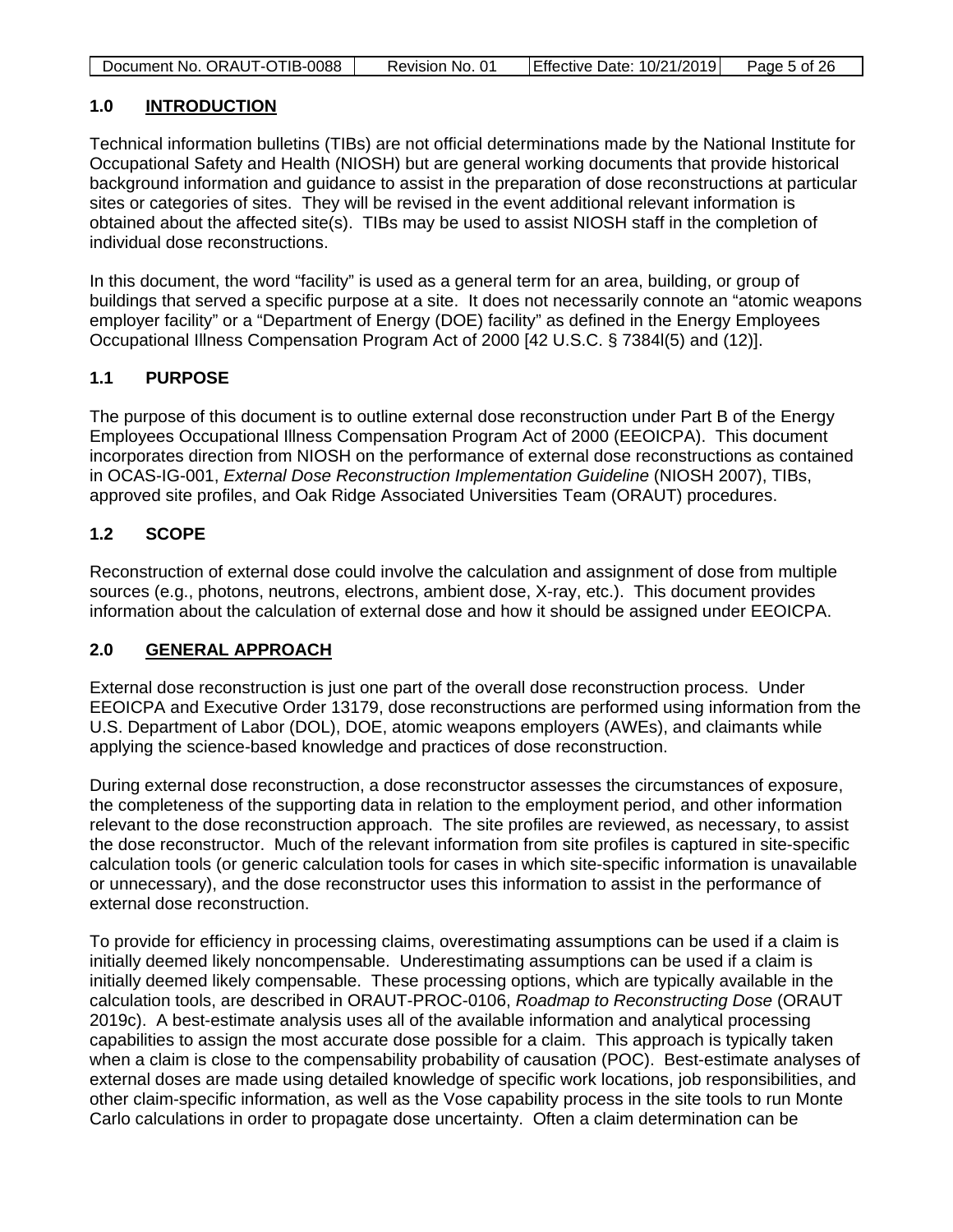| Document No. ORAUT-OTIB-0088 | Revision No. 01 | $\left  \right $ Effective Date: 10/21/2019 | Page 6 of 26 |
|------------------------------|-----------------|---------------------------------------------|--------------|
|------------------------------|-----------------|---------------------------------------------|--------------|

achieved with less detailed knowledge by using assumptions that are favorable to the claimant (i.e., overestimate or underestimate). The dose reconstruction approach is presented in Figure 2-1. This figure illustrates the manner in which progressively more information is analyzed to complete the external dose reconstruction.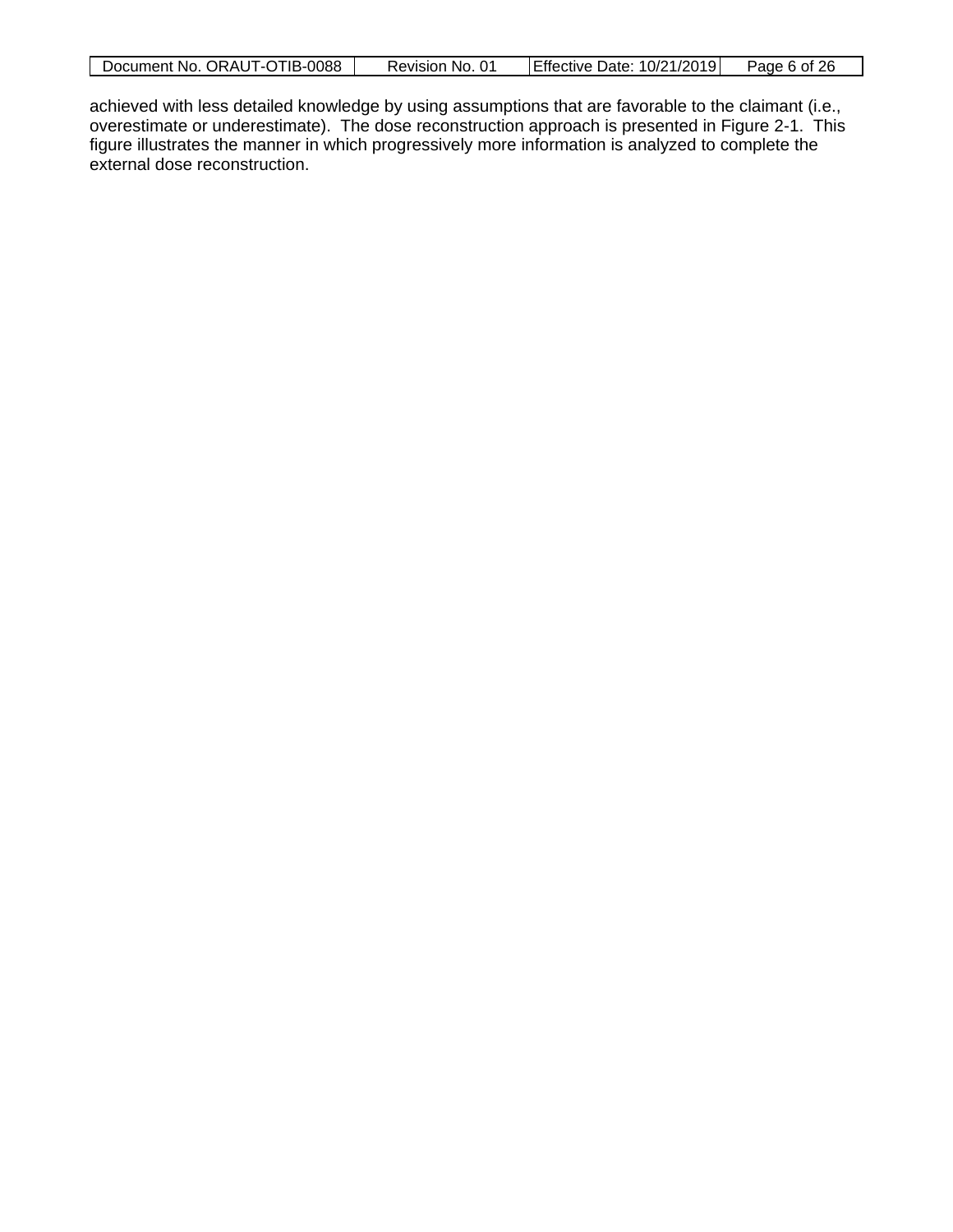

<span id="page-6-0"></span>Figure 2-1. Overview of dose reconstruction approaches (DR = dose reconstruction,  $SP = S$ ite Profile, TBD = Technical Basis Document).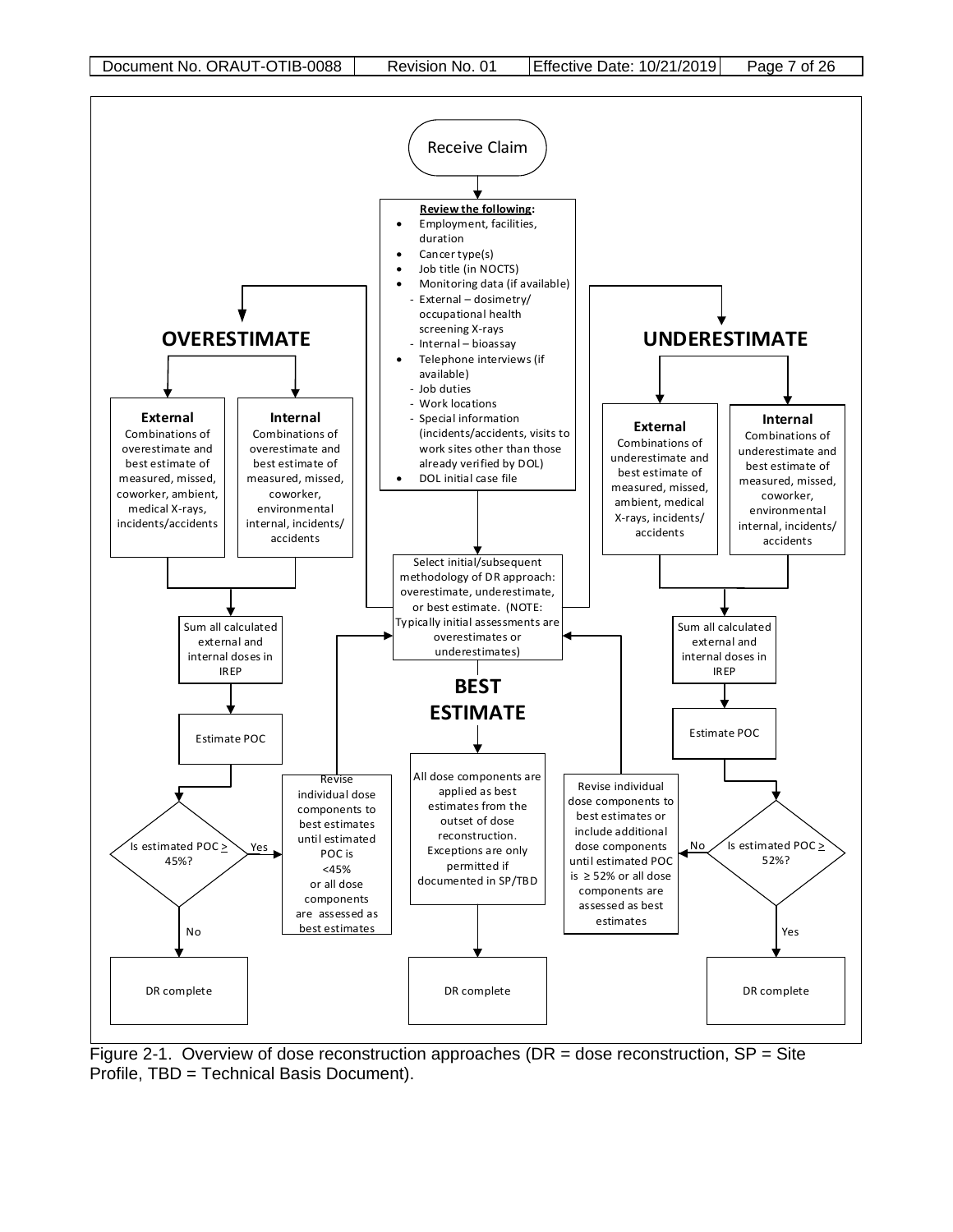| Document No. ORAUT-OTIB-0088 | Revision No. 01 | Effective Date: 10/21/2019 | Page 8 of 26 |
|------------------------------|-----------------|----------------------------|--------------|
|                              |                 |                            |              |

As detailed in OCAS-IG-001, dose reconstruction takes into account only the dose the worker received at a covered facility (NIOSH 2007). The dose is sorted by radiation type and energy and is reconstructed for a specific target organ, which is determined from the worker's DOL-verified primary cancer (see ORAUT-OTIB-0005, *Internal Dosimetry Organ, External Dosimetry Organ, and IREP Model Selection by ICD-10 Code* (ORAUT 2019a). Only doses that were received before the diagnosis of the primary cancer are included in the dose reconstruction. If multiple primary cancers have been verified, doses from covered employment are reconstructed for each associated target organ until the diagnosis date of the primary cancer. If the worker received medical X-ray examinations for occupational health screening and as a condition of employment at a covered site, dose reconstruction includes those doses. The following sections summarize key information from OCAS-IG-001 about the external dose reconstruction process.

The dose reconstructor ensures that the records supporting the dose reconstruction are included in the submittal. The following records are the minimum that should be included in the submittal:

- Worksheets necessary to recalculate final input parameters for the Interactive RadioEpidemiological Program (IREP),
- IREP Input Spreadsheet,
- IREP HTML Summary Report of estimated POC, and
- Dose reconstruction report.

# <span id="page-7-0"></span>**2.1 RECORDS AND RECONSTRUCTION METHODS PERTAINING TO EXTERNAL RADIATION EXPOSURE**

Potentially available radiation monitoring records typically consist of external dosimetry records, internal dosimetry records, diagnostic X-ray records, incident investigation reports, and other monitoring records. Except for internal dosimetry records, these potentially affect the external dose reconstruction.

# <span id="page-7-1"></span>**2.1.1 External Dosimetry Records**

Table 2-1 lists the general hierarchy of data sources dose reconstructors should employ for external dose reconstruction. Personal dosimeter results are typically the most accurate assessment of a worker's dose. In general, recorded dose data from a personal dosimeter should be used whenever possible, and these data are given priority over personal monitors, survey data, or source term data. The adequacy and completeness of the dosimeter data should be described in the site profile in terms of potential limitations in technology, calibration, workplace radiation fields, and administrative practices.

Personal dosimeter records typically include the worker's entire external dose history at each covered facility. These records can consist of annual doses or the individual dosimeter processing results for each dosimeter assigned to the worker, or both. If only annual doses are available, the required approach is described in Attachment A and is favorable to claimants.

In relation to the availability of personal monitoring data for each claim, three conditions can apply, each requiring a different approach to reconstruction of external measured, missed, and unmonitored doses, as described below.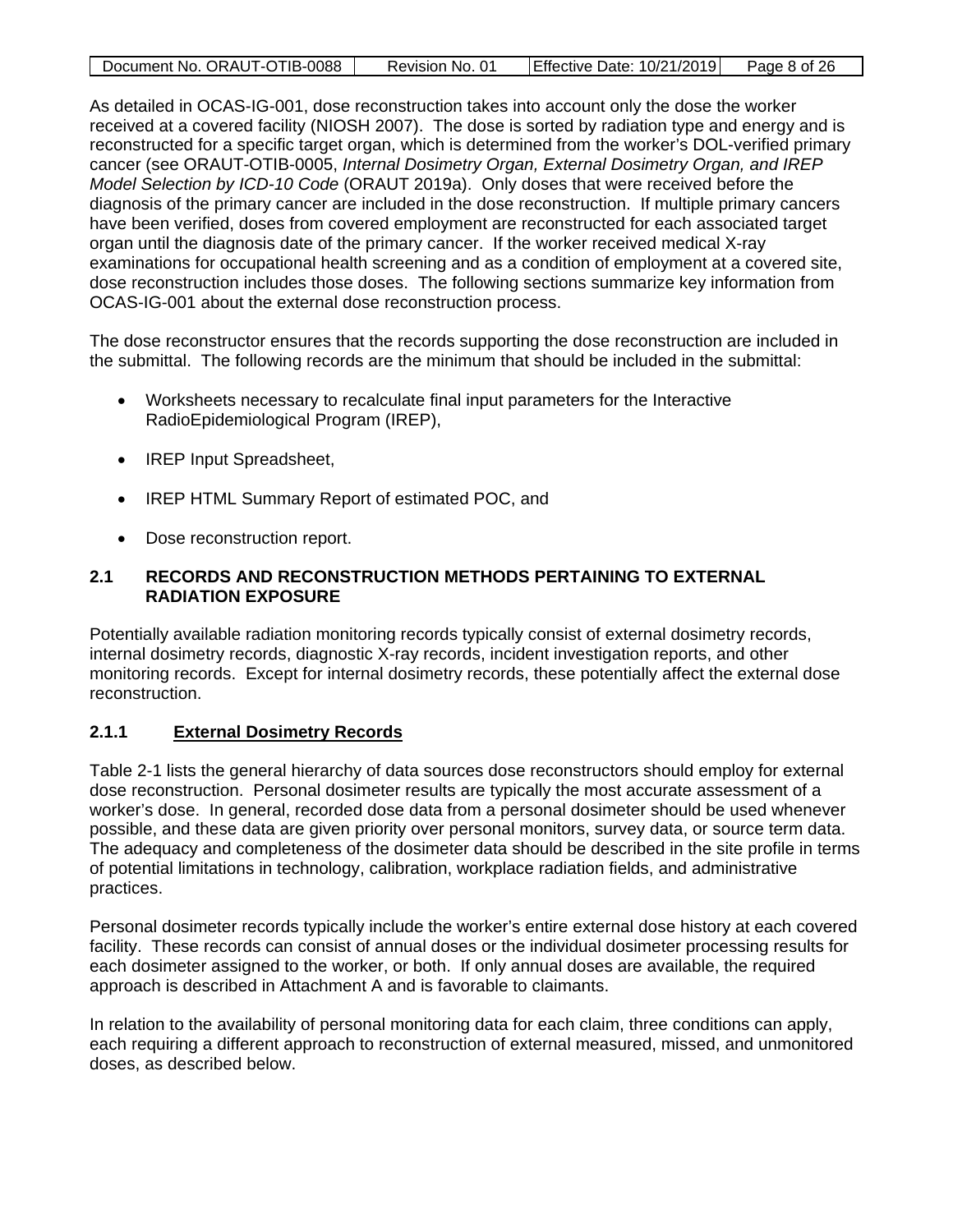<span id="page-8-2"></span>

|  | Document No. ORAUT-OTIB-0088 | Revision No. 01 | <b>Effective Date: 10/21/2019</b> | Page 9 of 26 |
|--|------------------------------|-----------------|-----------------------------------|--------------|
|--|------------------------------|-----------------|-----------------------------------|--------------|

| Hierarchy     | Data source          | <b>Examples</b>                                                            |
|---------------|----------------------|----------------------------------------------------------------------------|
|               | Personal dosimeter I | Film badge; nuclear track emulsion, type A; thermoluminescent dosimeter    |
|               |                      | (TLD).                                                                     |
| $\mathcal{P}$ | Personal monitors    | Pocket ionization chambers.                                                |
| 3             | Coworker data        | Film badge, TLD, pocket ionization chambers.                               |
| 4             | Area monitoring      | Workplace radiation surveys, ambient air room monitors, duration of        |
|               |                      | exposure.                                                                  |
| 5             | Source term          | Source nuclide, activity, exposure rate, distance from source, duration of |
|               |                      | exposure, and shielding information.                                       |
| 6             | Radiation control    | Generally, workplace posting has been required when the dose rate          |
|               | limits               | exceeded 0.025 mSv/hr.                                                     |

Table 2-1. Hierarchy for accuracy of data sources for external dose reconstruction.

#### <span id="page-8-0"></span>**2.1.1.1 Worker Was Monitored Adequately**

Workers are monitored adequately when the site has a robust dosimetry program. A robust dosimetry program involves a demonstrated quality control and quality assurance program for dosimetry procedures and policies in terms of who is assigned a dosimeter, the frequency of the monitoring, investigation of anomalous results, investigation of missing results, and retrievable records. The use of dosimetry should be reviewed for the site across the history of the site and is discussed in the site profile.

In general, external monitoring data that has been collected since the implementation of 10 CFR Part 835, "Occupational Radiation Protection" (issued in 1993 and implemented in the following few years), are considered adequate. Monitoring in the "835" era is generally considered adequate because the regulations and implementing standards and guides for 10 CFR Part 835 established a consistent DOE-complex wide program in line with what NIOSH considers a robust dosimetry program.

Accreditation of a site dosimetry program in accordance with the DOE Laboratory Accreditation Program or the National Voluntary Laboratory Accreditation Program indicates the site program has been reviewed for and has demonstrated quality control and quality assurance for the measurement of dose by the dosimeters. In these situations, the dosimetry data can usually be used as the basis for external radiation dose reconstruction (i.e., to compute the annual dose for each year of covered employment); that is, no adjustments are required other than incorporation of missed dose and conversion to organ dose.

For adequately monitored workers, the associated uncertainty should be assumed to be normally distributed unless indicated otherwise in the site profile. For overestimate or underestimate reconstructions, the dose distribution can be considered a constant (point estimate), which results in an IREP input of only one parameter. For conservatism, a multiplicative factor may be applied to the assigned dose in lieu of uncertainty for an overestimate and not accounted for in an underestimate.

# <span id="page-8-1"></span>**2.1.1.2 Worker Was Not Monitored**

Dose reconstructors determine if the worker should have been monitored. Some unmonitored workers were not exposed to occupational external dose, but would receive ambient dose. Other unmonitored workers might have been exposed, and dose needs to be assigned by evaluating other sources of dose data (see the Table 2-1 data sources).

Most AWE workers and some DOE workers were not individually monitored for external radiation exposure using assigned personal dosimeters, including some who would have been classified as radiation workers by today's radiation protection standards. Similarly, less-exposed workers who were not expected to exceed a significant percentage (e.g., 10% to 30%) of radiation protection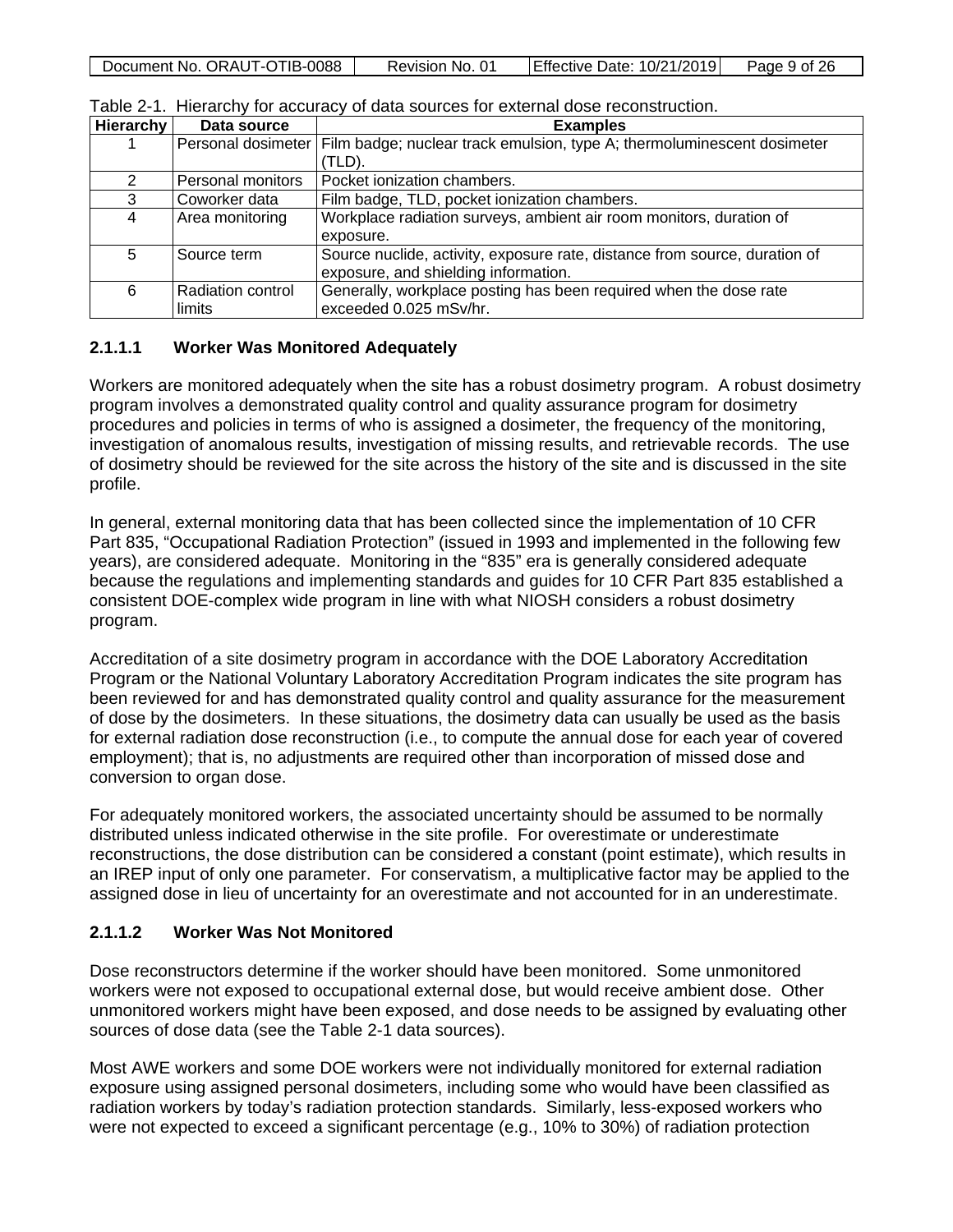|  | Document No. ORAUT-OTIB-0088 | Revision No. 01 | Effective Date: $10/21/2019$ Page 10 of 26 |  |
|--|------------------------------|-----------------|--------------------------------------------|--|
|--|------------------------------|-----------------|--------------------------------------------|--|

standards lacked monitoring; a practice that continues at some sites today and is consistent with current regulations. If there was a significant potential for radiation exposure, recorded doses for monitored coworkers may be used as surrogates (see ORAUT-OTIB-0020, *Use of Coworker Dosimetry Data for External Dose Assignment*; ORAUT 2011a). However, in the absence of such information, workplace radiation measurements (e.g., area monitoring data) could exist that can be used to estimate dose. For workers with no significant exposure potential, external radiation dose reconstruction is based on ambient dose (see Attachment B). In general, it is expected that reconstructed dose to unmonitored workers will be less than dose to monitored workers.

At some facilities, only a small sample of the workforce, or only workers who met certain criteria, were monitored to ensure compliance with radiation exposure limits. As an example, although construction workers were often unmonitored, it is possible in some instances to use data from representative coworkers who received similar exposures, such as radiological control technicians who monitored the work activities, to estimate a realistic maximum external dose. When assigning dose to construction trade workers, use the guidance in ORAUT-OTIB-0052, *Parameters to Consider When Processing Claims for Construction Trade Workers* (ORAUT 2014).

When no radiation monitoring data are available for a worker or representative coworkers, scientifically reasonable estimates of exposure should be developed based on survey data or the source term or quantity of radioactive material at the facility. Often a claim determination can be achieved with less detailed knowledge by using assumptions that are favorable to the claimant. It should be recognized that dose reconstructions based on survey data is probably biased because monitoring data tended to be recorded at the highest level to ensure compliance; however, this is an acceptable bias in this compensation program. If no survey data are available, the dose should be estimated based on the activity of the source term, engineering and administrative controls, and work history at the same facility.

# <span id="page-9-0"></span>**2.1.1.3 Worker Monitored Inadequately**

Early workers at DOE and AWE facilities were typically monitored inadequately in comparison with current practices. This was due to less capable dosimetry technology, higher control limits, more frequent dosimeter exchanges, or monitoring records that were incomplete, missing, or unclear (or any combination thereof). Often, routine monitoring of worker neutron exposure was not performed in the 1940s and 1950s at some facilities.

Monitoring data from before 1960 must be evaluated cautiously due to technological shortcomings and because monitoring programs were designed to ensure compliance with historically higher radiation safety limits. In such cases, external radiation dose reconstruction is based on available dosimetry data in combination with available site profile information about site processes, radioactivity, radiation fields, and other pertinent information.

When workers were monitored inadequately, it might have been due to incomplete, missing, or unclear monitoring records. In these cases external dose reconstruction must consider options to estimate all or a portion of a worker's dose and the associated uncertainty.

If there are sufficient monitoring records before and after the missing records, the dose to assign can be interpolated. The interpolation, or gap fill (which could be a simple average between the monitoring periods), is considered reasonable if the work practices, radiological protection measures, and administrative and engineering controls did not change. Gap fill can be conducted only if there is no indication from the claimant, worker, site radiological, or DOL records that a radiological incident resulting in a higher exposure occurred during the period of missing records or that the worker's job duties or the exposure potential changed during the gap period. All documents associated with the claim should be reviewed to determine there were no significant changes in the worker's job duties or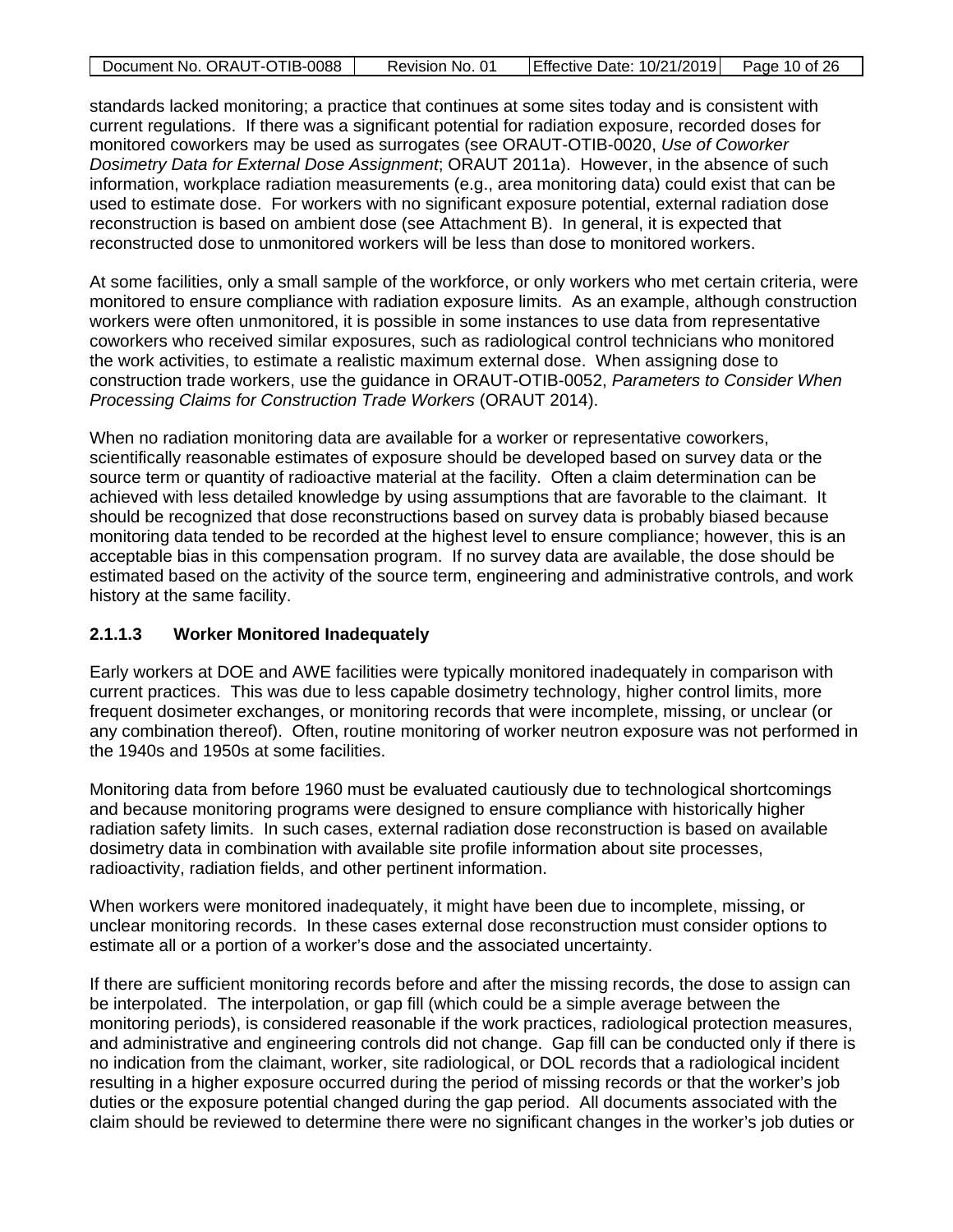| Document No. ORAUT-OTIB-0088 | Revision No. 01 | Effective Date: 10/21/2019 Page 11 of 26 |  |
|------------------------------|-----------------|------------------------------------------|--|

exposure. Examples of information that could indicate significant changes in a worker's job duties or exposure include:

- Information (e.g., from telephone interviews, DOL records) that the worker changed jobs during the period in question.
- Significant recorded dose changes during the covered periods surrounding the missing dosimeter records.
- Information about incidents occurring during the period in question.

The length of the gap fill period is dependent on the surrounding dosimetry exchange frequency, whether it was weekly, monthly, quarterly, or semiannually. The gap period must be bounded on both ends with reported dosimetry information. This information should only be used to address a gap equal to an exchange period that is bounded on both sides by provided dosimetry data. An example is a worker with first- and third-quarter dosimeter results, but no dosimeter results for the second quarter. If the claim information (e.g., the worker site records, telephone interview) does not indicate a change in employment and there is no indication that a higher exposure occurred during the period of missing records (as discussed in the previous paragraph), then dose may be assigned for the second quarter that aligns with the assigned dose for the first and third quarters.

Site-specific guidance about dosimetry practices should be reviewed because some site guidance documents are more prescriptive in their methods for gap fill. In addition, the dose reconstructor should evaluate all dosimetry records to ensure that gap filling aligns with those records as appropriate (e.g., if an annual result is available, the amount of recorded and gap fill dose must not exceed the annual dose).

The assignment of dose using adjacent dosimetry information as described above should be the first method for assigning dose for a missing dosimetry exchange period. If monitoring data is not available, coworker data might provide a good option in cases involving missing or incomplete records. For records that are unclear, dose reconstruction management should be notified so an acceptable approach can be determined, which could involve requesting additional information from DOE.

# <span id="page-10-0"></span>**2.1.2 Occupational Medical X-Ray Dose**

Records from medical X-ray examinations that identify the date and clinical summary for each examination are often available. The site profile is where information about X-ray frequency and type is provided and should be the initial document to review when evaluating site X-rays. Dose reconstructors should use the approach in ORAUT-OTIB-0079, *Guidance on Assigning Occupational X-Ray Dose Under EEOICPA for X-Rays Administered Off Site* (ORAUT 2017b), and ORAUT-OTIB-0006, *Dose Reconstruction from Occupational Medical X-Ray Procedures* (ORAUT 2019b) to determine if offsite examinations are covered and to then assign dose.

# <span id="page-10-1"></span>**2.1.3 Incident Investigation Reports**

Reports about incidents that might have involved the worker are often provided in the DOE records, either in separate files or embedded in the external or internal dosimetry records. The dose reconstructor should request records if they might exist but are not available in the file (e.g., on reading the claimant interview in which a reportable incident involving external dose is described). The dose reconstructor needs to determine if the dose from the incident was captured by the dosimetry records of the worker and is already included in the dose reconstruction. If not, the dose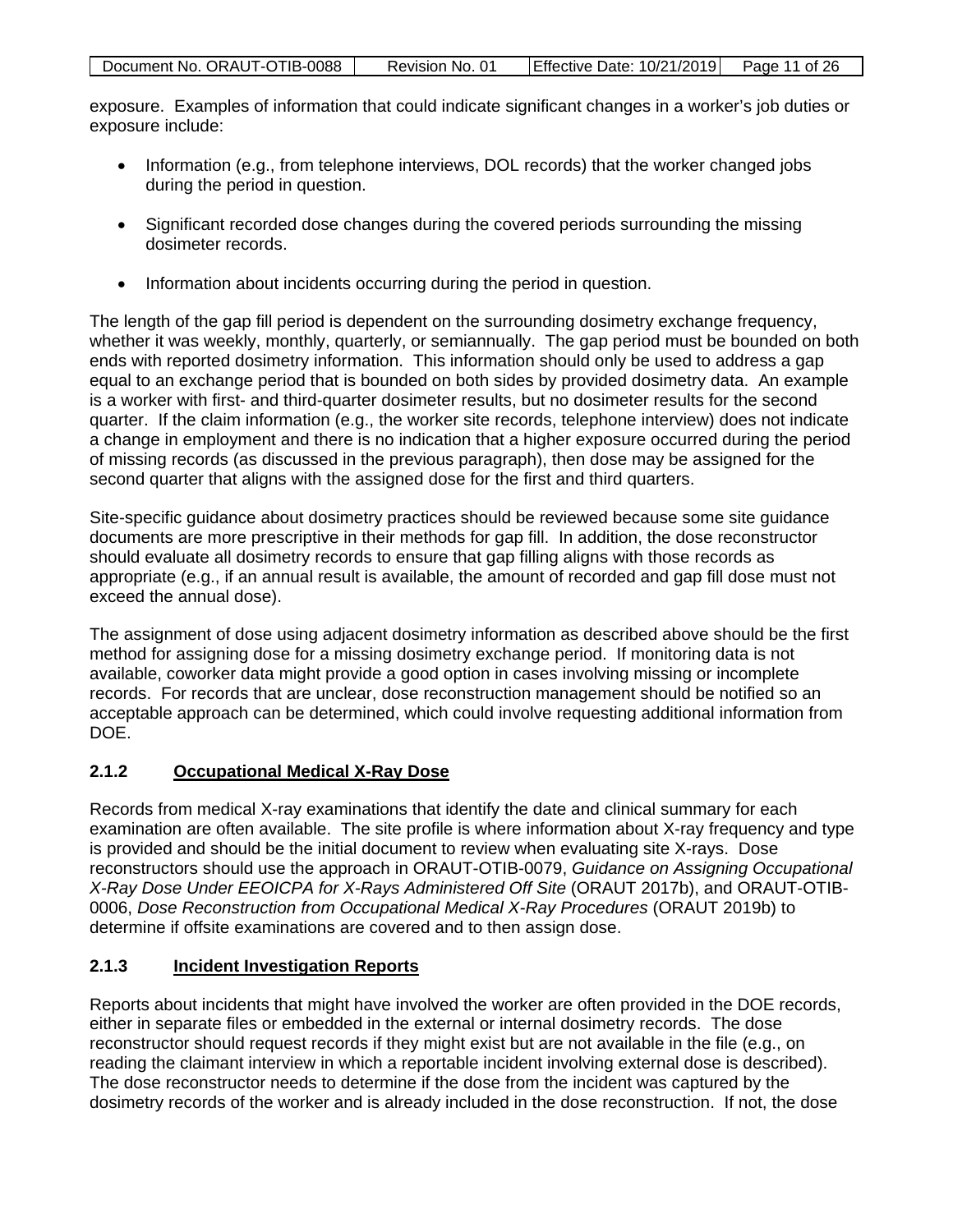| Document No. ORAUT-OTIB-0088 | Revision No. 01 | $\left $ Effective Date: 10/21/2019 $\right $ Page 12 of 26 |  |
|------------------------------|-----------------|-------------------------------------------------------------|--|
|                              |                 |                                                             |  |

reconstructor needs to assign the dose from the incident (which might involve a calculation to determine the dose to assign) in addition to other dose the worker is assigned.

# <span id="page-11-0"></span>**2.1.4 Other Monitoring Records**

Other monitoring records (e.g., area dosimetry results, survey results) that potentially pertain to reconstruction of external dose might be available in the DOE files. The dose reconstructor needs to determine if the dose from other monitoring records needs to be included because dosimetry monitoring was not performed or was inadequate. It is not unusual to have monitoring for one type of radiation (e.g., photon) and not be adequately monitored for another radiation type (e.g., neutrons or low energy photons). If monitoring was not performed or was inadequate, the dose reconstructor needs to assign dose in addition to other dose the worker is assigned. An example of this approach that used survey data to calculate and assign neutron dose is available in Section 6.4 of ORAUT-TKBS-0006-6, *Hanford Site – Occupational External Dose* (ORAUT 2010).

# <span id="page-11-1"></span>**2.2 EXTERNAL RADIATION EXPOSURE TYPES**

To arrive at an overall estimate of worker dose and uncertainty, dose reconstructions generally address the potential for recorded external dose, internal dose, missed dose, occupational medical exposures, and onsite ambient radiation exposures by applying assumptions that are favorable to the claimant, as necessary, to minimize the likelihood that dose is underestimated. External radiation includes three types of radiation, as described below.

# <span id="page-11-2"></span>**2.2.1 Photon (Gamma and X-Ray) Radiation**

There are four basic components of photon radiation dose. The sum of the dose components in each calendar year makes up a worker's annual occupational photon radiation dose *D*γ. This is expressed as follows:

$$
D_{V} = D_{D} + D_{M} + D_{OM} + D_{EN}
$$
 (2-1)

where

- $D_v$  = total annual photon radiation dose
- $D<sub>D</sub>$  = recorded worker occupational dose typically based on personal dosimeter measurements
- $D_M$  = missed dose (unrecorded or unmeasured due to dosimeter limitations)
- $D_{OM}$  = occupational medical monitoring X-ray examination dose
- $D_{EN}$  = environmental (onsite ambient) dose, which might or might not have been included in the dosimeter dose the site reported

In addition to the calculation above, unmonitored photon dose can be assigned if a worker was not monitored for radiation exposure and the dose reconstructor determines that doses exceeding  $D_{EN}$ might have been received. Unmonitored photon doses can be estimated based on adjacent monitoring records, coworker doses, applicable dose limits, or area measurement data.

Recorded photon doses  $D<sub>D</sub>$  are adjusted, if appropriate, based on site profile information. If a relevant site profile does not exist for a particular case, dose reconstructors should consult ORAUT-OTIB-0008, *A Standard Methodology for Overestimating External Doses Measured with Thermoluminescent Dosimeters* (ORAUT 2006a), or ORAUT-OTIB-0010, *A Standard Complex-Wide Methodology for Overestimating External Doses Measured with Film Badge Dosimeters* (ORAUT 2006b), depending on whether the measurements were from TLDs or film badges, respectively.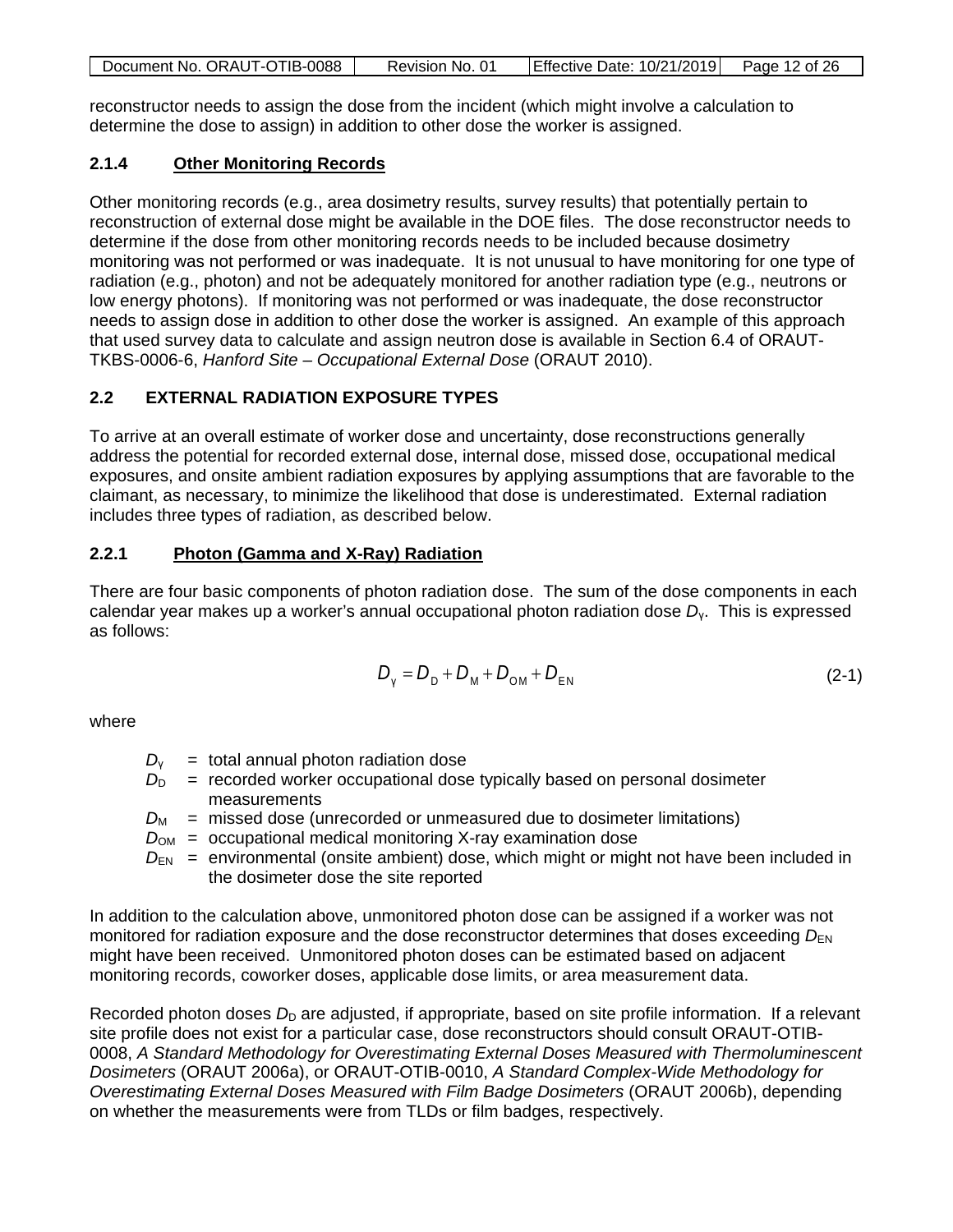| Document No. ORAUT-OTIB-0088 | Revision No. 01 | $\left $ Effective Date: 10/21/2019 $\right $ Page 13 of 26 |  |
|------------------------------|-----------------|-------------------------------------------------------------|--|
|                              |                 |                                                             |  |

As discussed in OCAS-IG-001, the prescribed method for evaluating missed photon dose  $D_M$  is to assign a dose equal to the limit of detection (LOD) divided by 2 for each dosimetry measurement that is recorded as zero. However, for cases in which multiple badges were issued for a particular monitoring period, only one zero measurement should be assigned per monitoring period. These doses are then summed for a given year. The LOD/2 method results in a slightly positive bias (overestimate) of the true dose in most cases (NIOSH 2007).

Missed doses calculated in this manner have a lognormal distribution for the purpose of calculating POC. Specifically, the photon LOD/2 times the number of zero monitoring badges is the central estimate or geometric mean (GM) of a lognormal distribution, and the upper 95th-percentile estimate is the LOD times the number of zero monitoring badges, which equates to a geometric standard deviation (GSD) of 1.52 (NIOSH 2007). As stated in OCAS-IG-001, this approach is for the calculation of missed doses and should not be applied to non-missed dose situations.

In addition, OCAS-IG-001 provides guidance on how to assign dose from nonzero dosimetry results that are less than the LOD. Dose should be assigned equal to the LOD divided by 2 for each dosimetry measurement (i.e., film badge, pocket ionization chamber, or TLD) that is recorded as zero or if it is below the LOD divided by 2. Readings greater than or equal to the LOD divided by 2 should be used as recorded.

When the number of zero measurements cannot be determined, determining the missed dose becomes more complicated. When the records provide only an annual dose, the number of zero doses should be estimated based on that dose, the monthly, quarterly, or annual limits for that year, and the maximum number of possible zero monitoring intervals (see Attachment A).

External ambient doses  $D_{EN}$  are determined using Attachment B of this document. Occupational medical X-ray doses *D*OM are determined using ORAUT-PROC-0061, *Occupational Medical X-Ray Dose Reconstruction* (ORAUT 2017a) and ORAUT-OTIB-0006 (ORAUT 2019b).

As described in OCAS-IG-001, photon doses are categorized into three input categories for IREP as follows (NIOSH 2007):

- $\bullet$  < 30 keV,
- 30 to 250 keV, and
- $\bullet$  >250 keV.

Considering both the organ dose conversion factor (DCF) and the risk associated with photon dose as given in IREP, the 30- to 250-keV energy range is typically the photon energy most favorable to the claimant if a dose reconstructor is faced with (1) an unknown energy distribution or (2) a desire to process a likely noncompensable case using an overestimating approach. One notable exception is skin dose from work with or near isotopes of plutonium because the DCF for skin is considered to be 1 for all energies (ORAUT-OTIB-0017, *Interpretation of Dosimetry Data For Assignment of Shallow Dos*e; ORAUT 2005) and because <30-keV photons have a higher risk factor in IREP than do 30- to 250-keV photons based on information provided in *NIOSH-Interactive RadioEpidemiological Program (NIOSH-IREP) Technical Documentation* (NIOSH 2002). A photon energy division of 25% 30 to 250 keV and 75% >250 keV can be assumed to be a reasonable minimum approach to process a likely compensable case because radiation scattering reasonably precludes the existence of exclusively high-energy photons in a workplace environment. Unless there is information to the contrary, external ambient doses  $D_{EN}$  and medical X-ray doses  $D_{OM}$  are always classified as 30 to 250 keV photons as favorable to claimants (Attachment B and ORAUT-PROC-0061; ORAUT 2017a).

In accordance with OCAS-IG-001, all external photon doses may be assigned as acute or chronic using parameters of *NIOSH-Interactive RadioEpidemiological Program (NIOSH-IREP) Technical*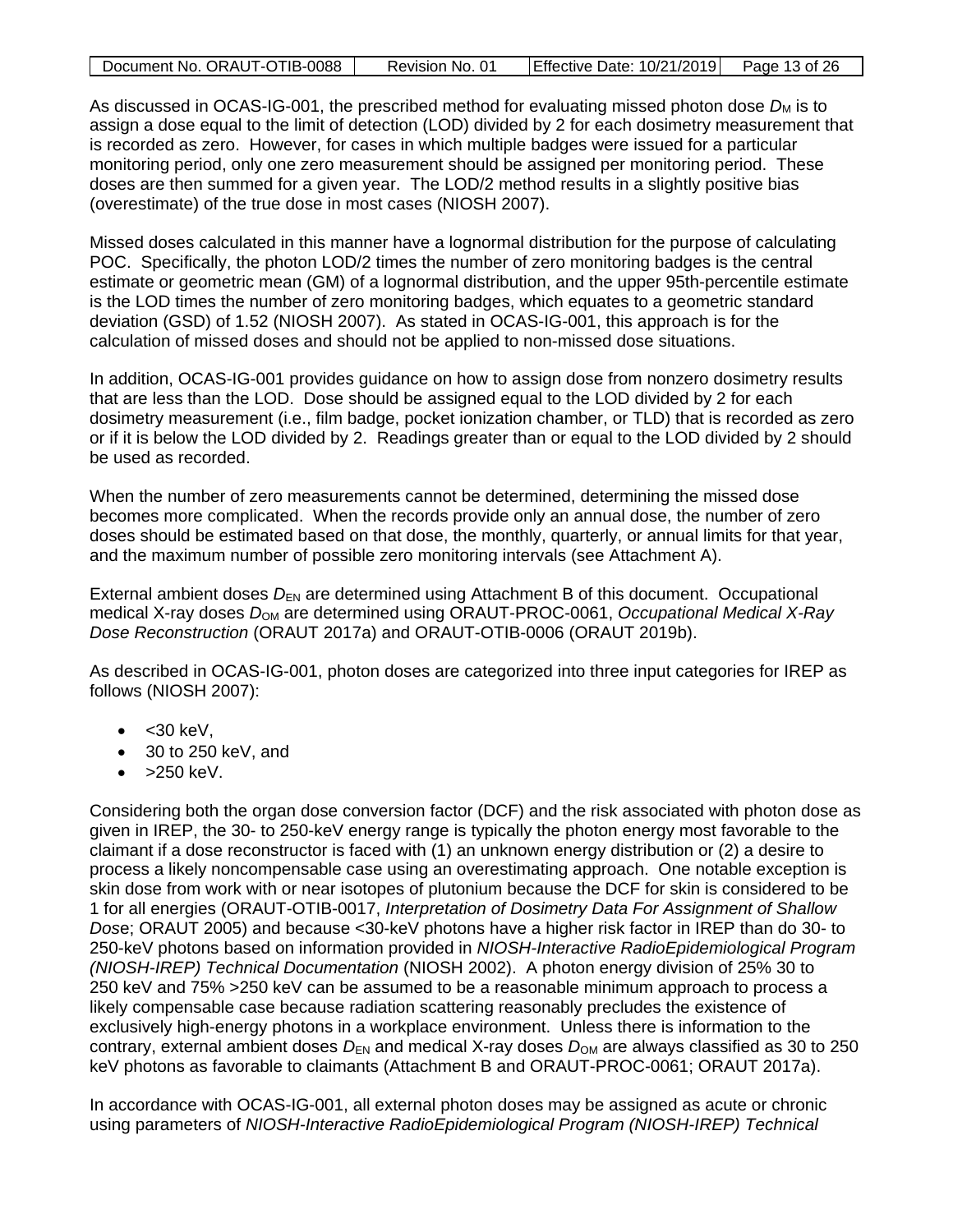| Document No. ORAUT-OTIB-0088 | Revision No. 01 | Effective Date: $10/21/2019$ Page 14 of 26 |  |
|------------------------------|-----------------|--------------------------------------------|--|
|------------------------------|-----------------|--------------------------------------------|--|

*Documentation* (NIOSH 2002). However, they are typically assigned as acute with the exception for external onsite ambient doses, which are always considered chronic (NIOSH 2007).

# <span id="page-13-0"></span>**2.2.2 Neutron Radiation**

There are two basic components of neutron radiation dose. The sum of the dose components in each calendar year comprises a worker's annual occupational neutron radiation dose D<sub>N</sub>. This is expressed as follows:

$$
D_{\rm N} = D_{\rm D} + D_{\rm M} \tag{2-2}
$$

where

- $D_N$  = total annual neutron radiation dose
- $D<sub>D</sub>$  = recorded worker occupational neutron dose, typically based on personal neutron dosimeter measurements
- *D*M = missed neutron dose (unrecorded or unmeasured neutron dose due to dosimeter limitations)

Because neutron exposures from manmade sources do not generally exist in the environment and because neutrons are not used in most diagnostic or occupational medical procedures, ambient and medical dose categories are not included in the external neutron dose reconstruction.

Neutron monitoring may be present, but because of neutron energy distribution, dosimeters (e.g., film dosimeters) may not capture a portion of the energy spectrum and therefore the individual is not fully monitored. In these situations, an adjustment to the recorded dose (e.g., N:P ratio or applying a correction factor) would need to be used.

As is the case with photons, unmonitored neutron dose can be assigned if a worker was not monitored or was monitored inadequately for neutron exposure. Unmonitored neutron doses are typically determined based on neutron-to-photon ratios from the site profiles or using a quantile regression approach. However, many workers would not have received a significant neutron dose, and evaluation of the neutron dose component might be unnecessary in such cases (see ORAUT-OTIB-0023, *Assignment of Missed Neutron Doses Based on Dosimeter Records;* ORAUT 2008). Therefore, photon dose can often be the only type of external radiation dose that requires evaluation.

Recorded neutron doses  $D<sub>D</sub>$  are adjusted, if appropriate, based on site profile information. When using film dosimetry, track fading and angular dependence might be an issue. If needed, the site profile should provide guidance. The neutron dose for each energy category is adjusted to the International Commission on Radiological Protection (ICRP) Publication 60 weighting factors (ICRP 1991) as generally described in OCAS-IG-001 (NIOSH 2007). For example, since the 1950s a quality factor of 10 has generally been applied to fast neutron exposures; however, it has varied from 5 to 20 across facilities and times. Attachment C lists numerous sites and the date when they implemented ICRP Publication 60 neutron weighting factors. Contact the Principal External Dosimetrist if information about the implementation of the ICRP Publication 60 values is needed for an unlisted site. Table 2-2 lists the ICRP Publication 60 neutron radiation weighting factors for specific energy ranges.

Neutron monitoring was not fully implemented until the late 1950s or was generally inadequate. As a result, missed or unmonitored neutron doses  $D_M$  have the potential to contribute significantly to the annual occupational dose, especially in the early years of the DOE weapons complex.

If the monitoring data and methods were considered adequate according to site profile information, a neutron missed dose should be evaluated using the same method discussed for photons.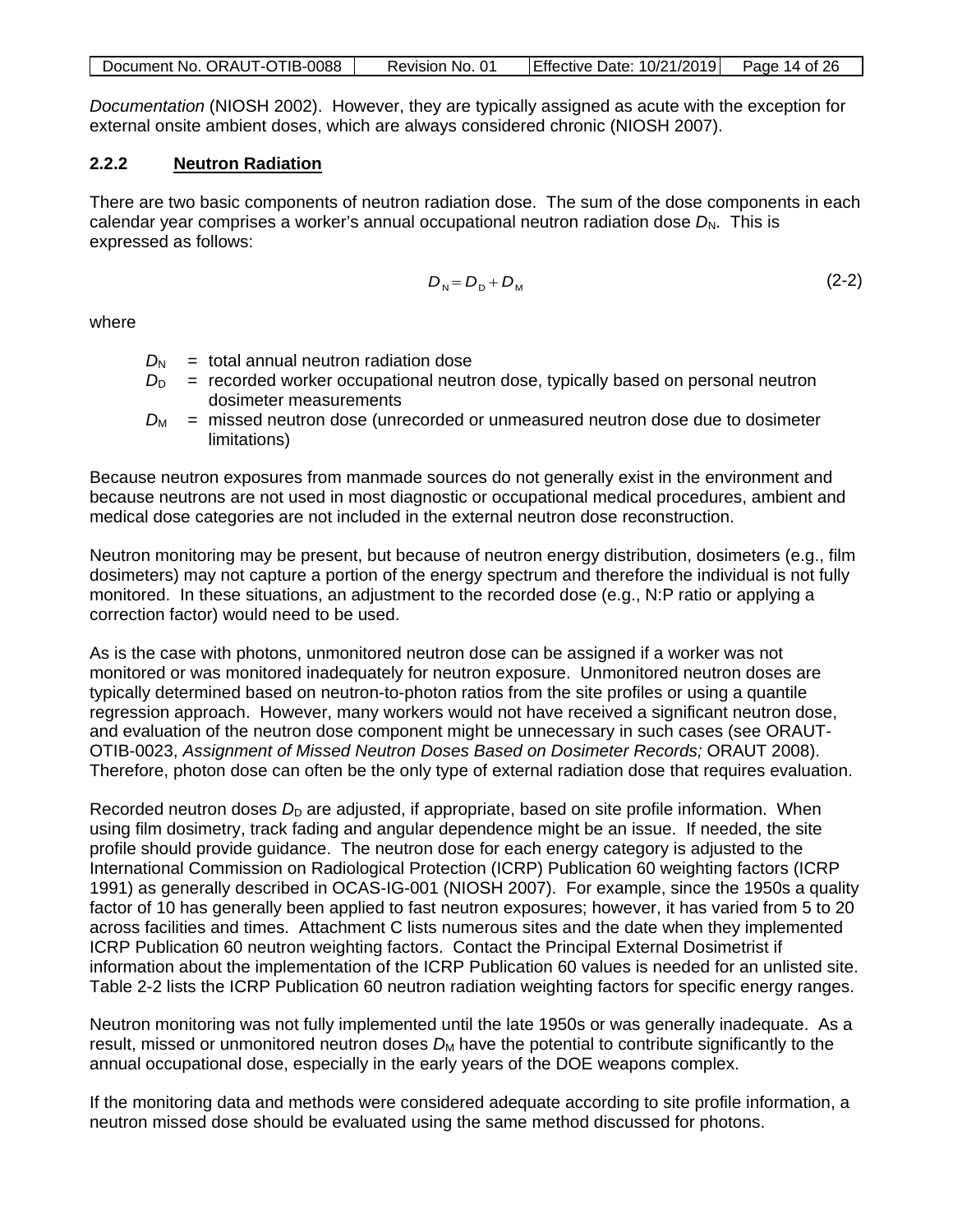| Document No. ORAUT-OTIB-0088 | Revision No. 01 | Effective Date: $10/21/2019$ Page 15 of 26 |  |
|------------------------------|-----------------|--------------------------------------------|--|

Specifically, the neutron LOD/2 times the number of zero monitoring badges is the central estimate of a lognormal distribution, and the upper 95th-percentile estimate is the LOD times the number of zero monitoring badges. However, a zero in the records for neutron dose does not necessarily mean that there was a potential for neutron exposure, so exceptions apply (see ORAUT-OTIB-0023; ORAUT 2008). Use the site profile information to reconstruct unmonitored neutron dose for workers who had unmonitored exposures. This dose is generally reconstructed using neutron-to-photon ratios based on the reconstructed measured and missed photon doses. An additional method involving quantile regression, described in ORAUT-RPRT-0087, *Applications of Regression in External Dose Reconstruction* (ORAUT 2018), can also be used, which uses monitoring results from dosimeters that are sensitive to both photons and neutrons and models that relationship to determine possible neutron dose when only a photon result is available.

<span id="page-14-0"></span>

| Table 2-2. Neutron energy intervals and associated ICRP Publication 60 weighting factors with |  |  |  |
|-----------------------------------------------------------------------------------------------|--|--|--|
| examples of relevant exposures or facilities.                                                 |  |  |  |

| <b>Neutron</b><br>energy | <b>Publication 60 radiation</b><br>weighting factor |                                                                                                                                                                                                                                                                                                                                          |
|--------------------------|-----------------------------------------------------|------------------------------------------------------------------------------------------------------------------------------------------------------------------------------------------------------------------------------------------------------------------------------------------------------------------------------------------|
| (MeV)                    | $(w_R)^a$                                           | <b>Typical exposure scenario</b>                                                                                                                                                                                                                                                                                                         |
| < 0.01                   | 5                                                   | Low-energy neutron exposures include thermal neutrons commonly<br>found around nuclear reactors or moderated neutron sources. More<br>prevalent around heavy-water reactors.                                                                                                                                                             |
| $0.01 - 0.10$            | 10                                                  | Intermediate-energy neutron exposures can also result from operation<br>around nuclear reactors as high-energy neutrons are moderated to<br>thermal energies.                                                                                                                                                                            |
| $0.10 - 2.00$            | 20                                                  | Commonly called fission spectrum neutrons, this is the most typical<br>energy range from operation of light-water or graphite-moderated<br>reactors.                                                                                                                                                                                     |
| $2.0 - 20.0$             | 10                                                  | Reactions between alpha particles from materials such as plutonium<br>or polonium and light materials such as beryllium can result in the<br>production of neutrons. These reactions are commonly called alpha-<br>neutron $(\alpha, n)$ reactions. This neutron energy interval also includes 14<br>MeV neutrons from fusion reactions. |
| >20.0                    | 5                                                   | Exposures to neutrons greater than 20 MeV can result from work<br>around accelerators.                                                                                                                                                                                                                                                   |

a. Source: ICRP (1991).

As described in OCAS-IG-001, neutron doses are categorized into five IREP input categories as follows (NIOSH 2007):

- $\bullet$  <10 keV,
- 10 to 100 keV,
- $\bullet$  0.1 to 2 MeV,
- 2 to 20 MeV, and
- $\bullet$  >20 MeV.

Considering the neutron weighting factor adjustment, organ DCF, and the risk associated with neutron dose as give in IREP, the 0.1 to 2 MeV energy range is typically the most favorable to the claimant, but the dose reconstructor should use the guidance in the site profile for neutron dose distribution.

In accordance with OCAS-IG-001, all neutron doses should be entered as chronic in IREP (NIOSH 2007).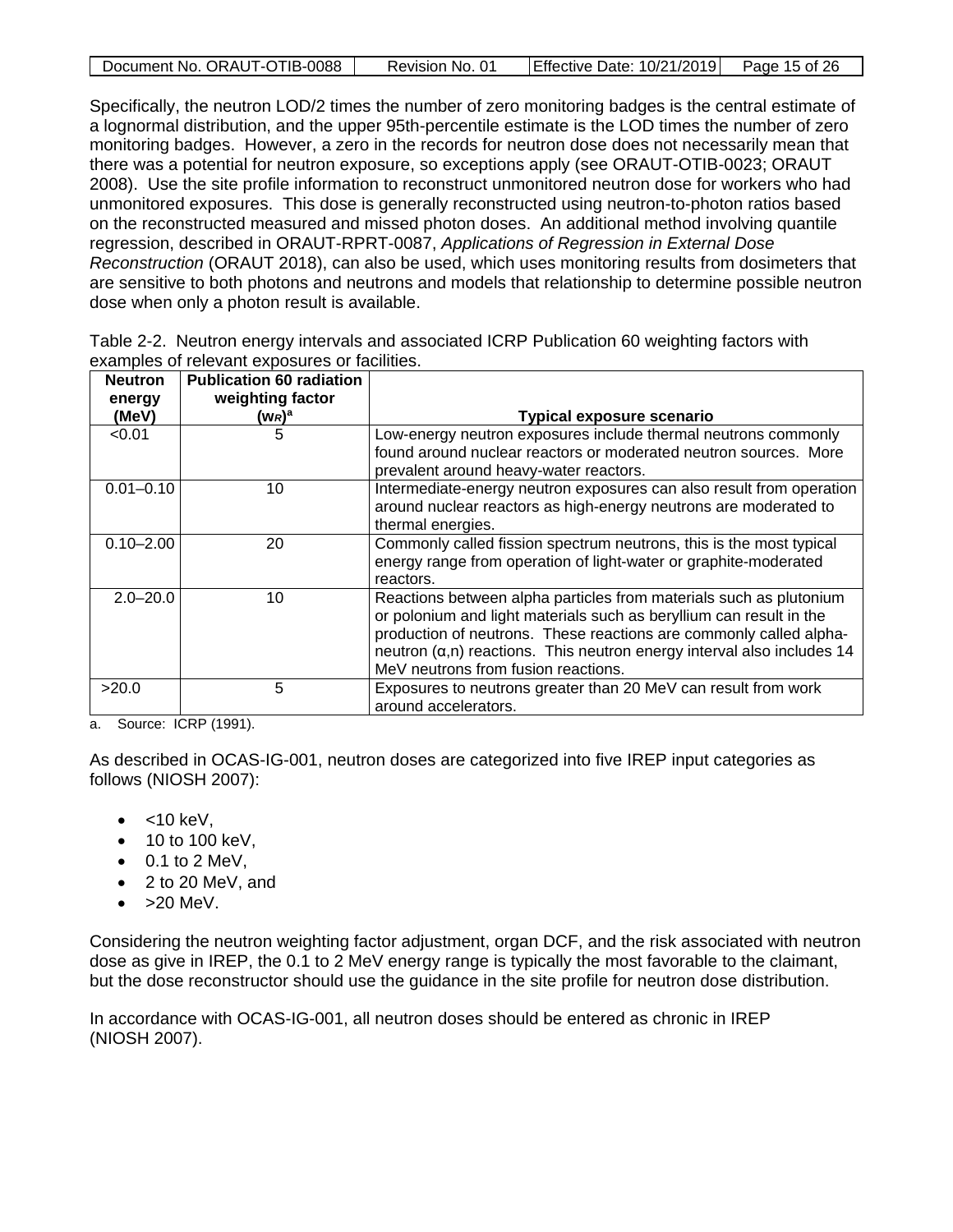| Document No. ORAUT-OTIB-0088 | Revision No. 01 | Effective Date: $10/21/2019$ Page 16 of 26 |  |
|------------------------------|-----------------|--------------------------------------------|--|
|                              |                 |                                            |  |

# <span id="page-15-0"></span>**2.2.3 Electron (Beta) Radiation**

In general, external electron radiation dose is significant only for exposures to the surface skin tissue of the body. The exposure to skin can originate from an unshielded electron source, such as  $90Sr/90Y$ or uranium decay products, or from skin contamination with beta/gamma emitters. Other organs for which external electron exposure is relevant include the breast, testes, and lip; see ORAUT-OTIB-0017, *Interpretation of Dosimetry Data for Assignment of Shallow Dose* for detailed information (ORAUT 2005).

There are three basic components of skin radiation dose. The sum of these components in each calendar year is a worker's annual occupational electron radiation dose  $D_{E}$ . This is expressed as follows:

$$
D_{\rm E} = D_{\rm D} + D_{\rm M} + D_{\rm S} \tag{2-3}
$$

where

- $D_{\rm E}$  = total annual electron radiation dose
- $D<sub>D</sub>$  = recorded worker occupational electron skin dose typically based on personal dosimeter measurements
- $D_M$  = unrecorded or unmeasured electron dose commonly referred to as the missed electron or skin dose
- $D<sub>S</sub>$  = dose from skin contamination by beta/gamma-emitting nuclides; this dose poses a unique exposure scenario that should be evaluated in skin cancer cases

As is the case with photons, unmonitored electron dose can be assigned if a worker was not monitored or was monitored inadequately for electron exposure.

All components of electron dose  $(D_D, D_M,$  and  $D_S)$  must be calculated based on the guidance in ORAUT-OTIB-0017 (ORAUT 2005). This involves an understanding of the open window result values (e.g., electron or low-energy photon), site dosimetry reporting schemes, limit of detection issues, dosimetry shielding by security credentials, and personal protective equipment. Recognizing these complicating factors and using the approach provided in ORAUT (2005) is necessary to determine the dose to assign. When calculating the electron dose, separate the nonpenetrating doses and determine if they result from >15 keV electrons (corrected for attenuation, if applicable) include any applicable missed dose. As discussed in ORAUT (2005), a DCF of 1 is assumed for determining skin dose.

As described in OCAS-IG-001, electron doses are categorized into two IREP input categories as follows (NIOSH 2007):

- ≤15 keV, and
- $\bullet$  >15 keV.

However, only the >15 keV category is considered to be a source of external radiation. As described in OCAS-IG-001, Section 1.2, electrons ≤15 keV do not have sufficient energy to penetrate the epidermal layer of the skin and are therefore not considered an external radiation hazard (NIOSH 2007).

In accordance with OCAS-IG-001, external electron doses should be entered as acute in IREP (NIOSH 2007).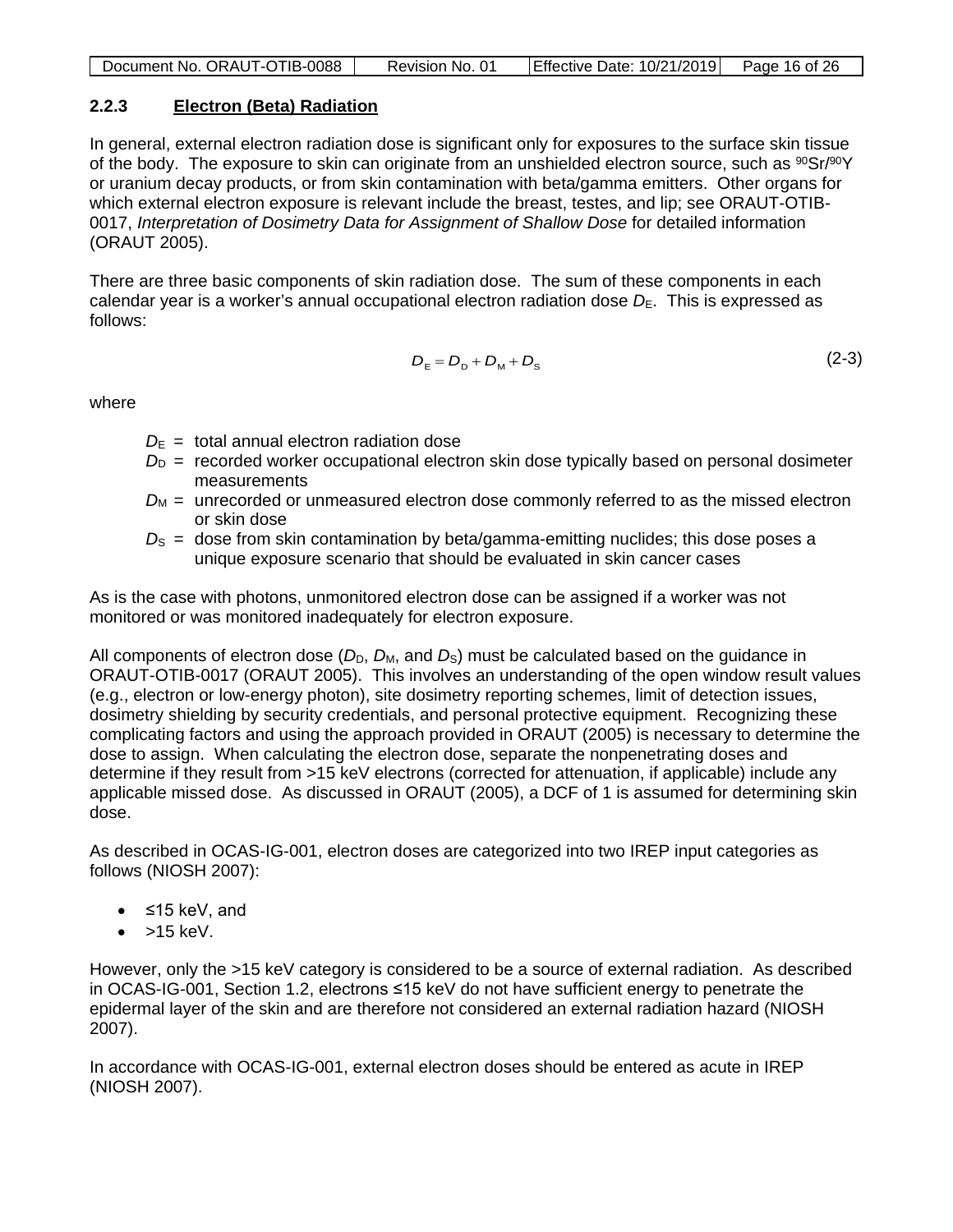| Document No. ORAUT-OTIB-0088<br>Effective Date: $10/21/2019$ Page 17 of 26<br>Revision No. 01 |
|-----------------------------------------------------------------------------------------------|
|-----------------------------------------------------------------------------------------------|

# <span id="page-16-0"></span>**2.3 CONVERSION OF RECONSTRUCTED EXTERNAL DOSE TO ORGAN DOSE**

For external dose reconstruction under EEOICPA, the organ or tissue that developed the cancer is the primary organ of interest. International Classification of Diseases (ICD) codes are used to determine general information regarding corresponding organ for which external dose should be calculated. Detailed information on ICD codes and the appropriate external organ is provided in ORAUT-OTIB-0005 (ORAUT 2019a).

Film badges and TLDs were typically worn on the upper front torso of the worker's body. Depending on the monitoring era, workplace radiation fields, and site, these devices were calibrated to a selected radiation quantity as follows:

- $\bullet$  Exposure,<sup>1</sup>
- Absorbed dose in air,
- Ambient dose equivalent, or
- Penetrating dose at a selected depth in tissue (i.e., similar to current personal dose equivalent, Hp(d), where  $d = 0.07$  millimeter for shallow dose and  $d = 10$  millimeters for deep dose.

The precise radiation quantity a site historically used to measure and record dose to workers is difficult to evaluate retrospectively. Under most circumstances, it is known that calibration of early film dosimeters using comparatively high-energy radium or 137Cs gamma sources generally resulted in an overestimation of the dose to a worker in the comparatively lower-energy photon radiation fields typical of the workplace because of the film overresponse to lower-energy photons from shielding and scattering of the radiation. In view of these considerations, the corresponding uncertainties, and the desire to conduct consistent evaluations, organ DCFs are selected from OCAS-IG-001 based on the most favorable geometry (NIOSH 2007). For most organs this is an anterior-posterior exposure, but for some organs (i.e., lung, esophagus, red bone marrow, bone surfaces) both anterior-posterior and rotational geometries must be evaluated and the geometry that results in the higher POC should be selected. When evaluating claims with multiple cancers, to be consistent, whichever geometry is determined to have the highest overall POC should be applied to all cancers.

Certain exceptions exist to the use of the DCFs in OCAS-IG-001 (NIOSH 2007). For likely noncompensable cases, the calculation of measured doses involves rounding organ DCFs up to 1 unless the DCF exceeds 1, in which case the actual DCF is applied. This practice was established (1) to help ensure favorability to claimants and (2) to avoid, if possible, reporting a reconstructed organ dose less than the dose of record.

Other exceptions include:

- Reconstruction of dose to the skin, where a DCF of 1 is assumed in accordance with ORAUT-OTIB-0017 (ORAUT 2005),
- Reconstruction of external ambient dose (ambient dose equivalent [*H\*(10)*] DCF in OCAS-IG-001 (NIOSH 2007) for an isotropic exposure geometry as indicated in Attachment B), and
- Reconstruction of organ doses from occupational medical X-rays. Organ-specific doses are presented in the respective site profiles as described in ORAUT-PROC-0061 (ORAUT 2017a).

<sup>1</sup> *Exposure* is used to measure gamma and X-ray radiation interaction only with air and was historically measured in roentgens:  $1 R = 2.58 \times 10^{-4}$  coulomb per kilogram. It is a measure of the ionizations of the molecules in a mass of air. The quantity is easy to measure directly and was used historically to calibrate radiation protection instruments and dosimeters.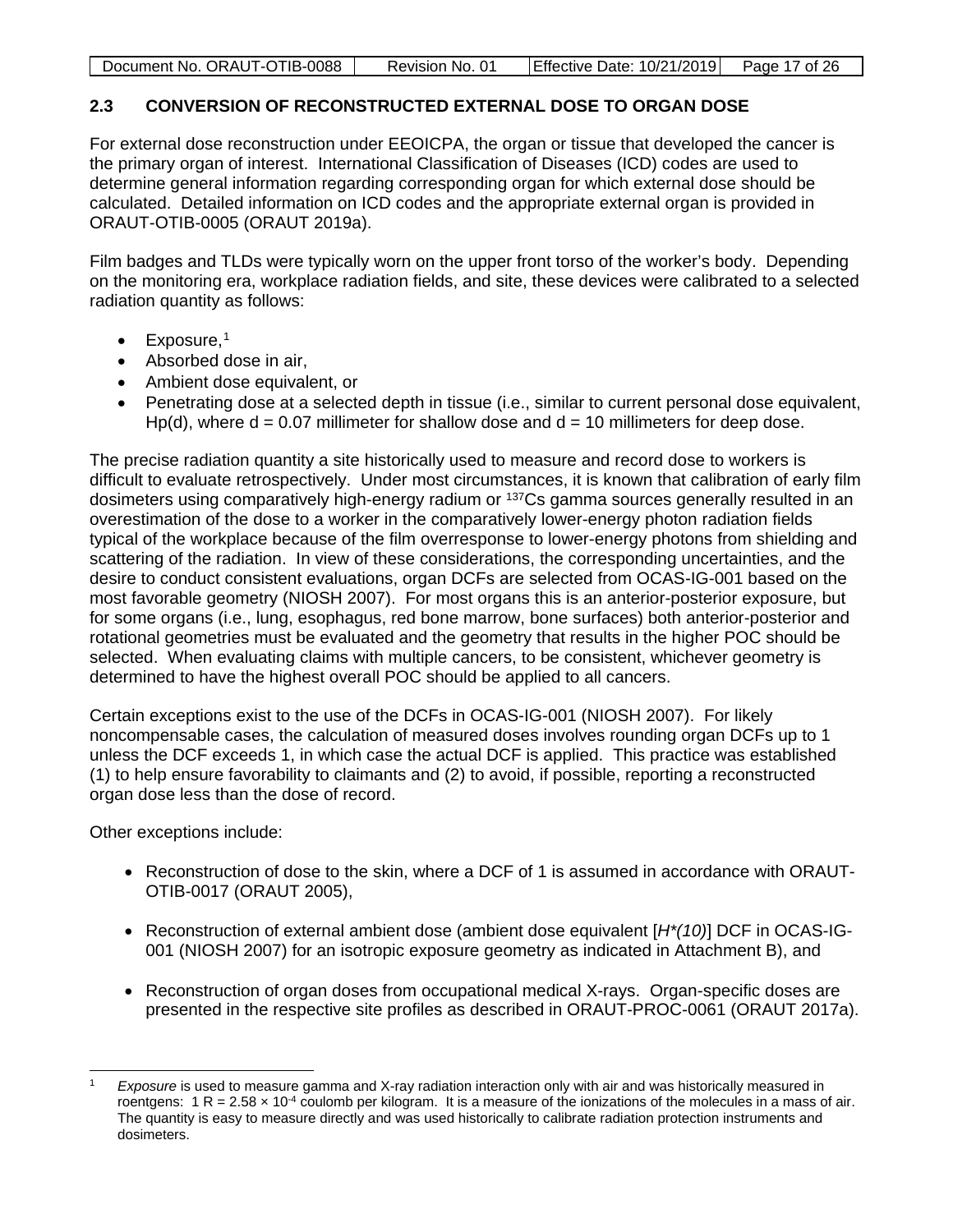| Document No. ORAUT-OTIB-0088 | Revision No. 01 | Effective Date: 10/21/2019 | Page 18 of 26 |
|------------------------------|-----------------|----------------------------|---------------|

# <span id="page-17-0"></span>**2.4 UNCERTAINTY**

The uncertainties in the measured dosimeter dose and the occupational medical dose are assumed to have a normal distribution, while the uncertainties in the missed dose and the ambient onsite dose are assumed to have a lognormal distribution. The uncertainty in the organ DCF is assumed to have a triangular distribution as provided in NIOSH (2007).

Assessment of the overall external dose uncertainty is dependent on the dose reconstruction approach. For likely compensable claims (underestimates), uncertainty might not need to be applied. For likely noncompensable claims (overestimates), the uncertainty can be incorporated by increasing the assigned dose components and assigning them as constants. For claims where the a priori compensability is unknown (best estimates), each dose component is treated as a distribution and Monte Carlo sampling of the distributions is employed to calculate the overall uncertainty of the dose estimate.

Attachment B and ORAUT (2018a) provide details on the assessment of uncertainties for external ambient and occupational medical X-ray doses, respectively.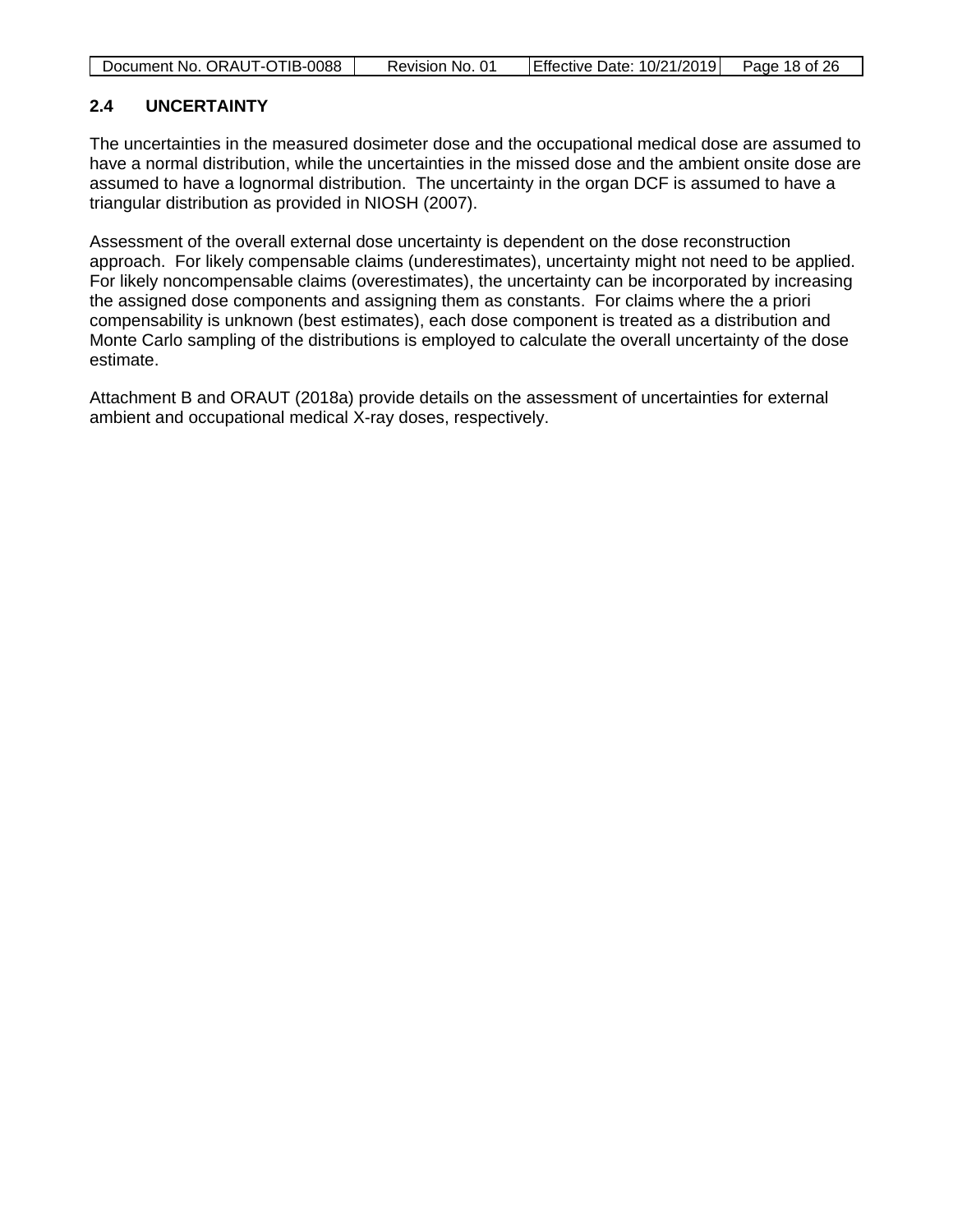| Document No. ORAUT-OTIB-0088 | Revision No. 01 | Effective Date: 10/21/2019 Page 19 of 26 |  |
|------------------------------|-----------------|------------------------------------------|--|

#### <span id="page-18-0"></span>**REFERENCES**

- BT (Battelle Team), 2007, Default *Assumptions and Methods for Atomic Weapons Employer Dose Reconstructions*, Battelle-TIB-5000, Rev. 00, Richland, Washington, April 2. [SRDB Ref ID: 32016]
- ICRP (International Commission on Radiological Protection), 1991, *1990 Recommendations of the International Commission on Radiological Protection*, Publication 60, Pergamon Press, Oxford, England. [SRDB Ref ID: 11517]
- NIOSH (National Institute for Occupational Safety and Health), 2002, *NIOSH-Interactive RadioEpidemiological Program (NIOSH-IREP) Technical Documentation*, Office of Compensation Analysis and Support, Cincinnati, Ohio, June 18. [SRDB Ref ID: 22398]
- NIOSH (National Institute for Occupational Safety and Health), 2007, *External Dose Reconstruction Implementation Guideline*, OCAS-IG-001, Rev. 3, Office of Compensation Analysis and Support, Cincinnati, Ohio, November 21. [SRDB Ref ID: 38864]
- ORAUT (Oak Ridge Associated Universities Team), 2005, *Interpretation of Dosimetry Data for Assignment of Shallow Dose*, ORAUT-OTIB-0017, Rev. 01, Oak Ridge, Tennessee, October 11. [SRDB Ref ID: 19434]
- ORAUT (Oak Ridge Associated Universities Team), 2006a, *A Standard Methodology for Overestimating External Doses Measured with Thermoluminescent Dosimeters*, ORAUT-OTIB-0008, Rev. 01, Oak Ridge, Tennessee, May 12. [SRDB Ref ID: 29950]
- ORAUT (Oak Ridge Associated Universities Team), 2006b, *A Standard Complex-Wide Methodology for Overestimating External Doses Measured with Film Badge Dosimeters*, ORAUT-OTIB-0010, Rev. 01, Oak Ridge, Tennessee, June 5. [SRDB Ref ID: 29953]
- ORAUT (Oak Ridge Associated Universities Team), 2008, *Assignment of Missed Neutron Dose Based on Dosimeter Records*, ORAUT-OTIB-0023, Rev. 01, Oak Ridge, Tennessee, May 14. [SRDB Ref ID: 43937]
- ORAUT (Oak Ridge Associated Universities Team), 2010, *Hanford Site Occupational External Dose*, ORAUT-TKBS-0006-6, Rev. 04, Oak Ridge, Tennessee, January 7. [SRDB Ref ID: 77581]
- ORAUT (Oak Ridge Associated Universities Team), 2011a, *Use of Coworker Dosimetry Data for External Dose Assignment*, ORAUT-OTIB-0020, Rev. 03, Oak Ridge, Tennessee, November 14. [SRDB Ref ID: 104029]
- ORAUT (Oak Ridge Associated Universities Team), 2011b, *DOE Adoption of 1990 ICRP Recommendations on Neutron Weighting Factors*, Oak Ridge, Tennessee, December 20. [SRDB Ref ID: 106069]
- ORAUT (Oak Ridge Associated Universities Team), 2014, *Parameters to Consider When Processing Claims for Construction Trade Workers*, ORAUT-OTIB-0052, Rev. 02, Oak Ridge, Tennessee, July 24. [SRDB Ref ID: 133862]
- ORAUT (Oak Ridge Associated Universities Team), 2017a, *Occupational Medical X-Ray Dose Reconstruction*, ORAUT-PROC-0061, Rev. 04, Oak Ridge, Tennessee, June 6. [SRDB Ref ID: 166910]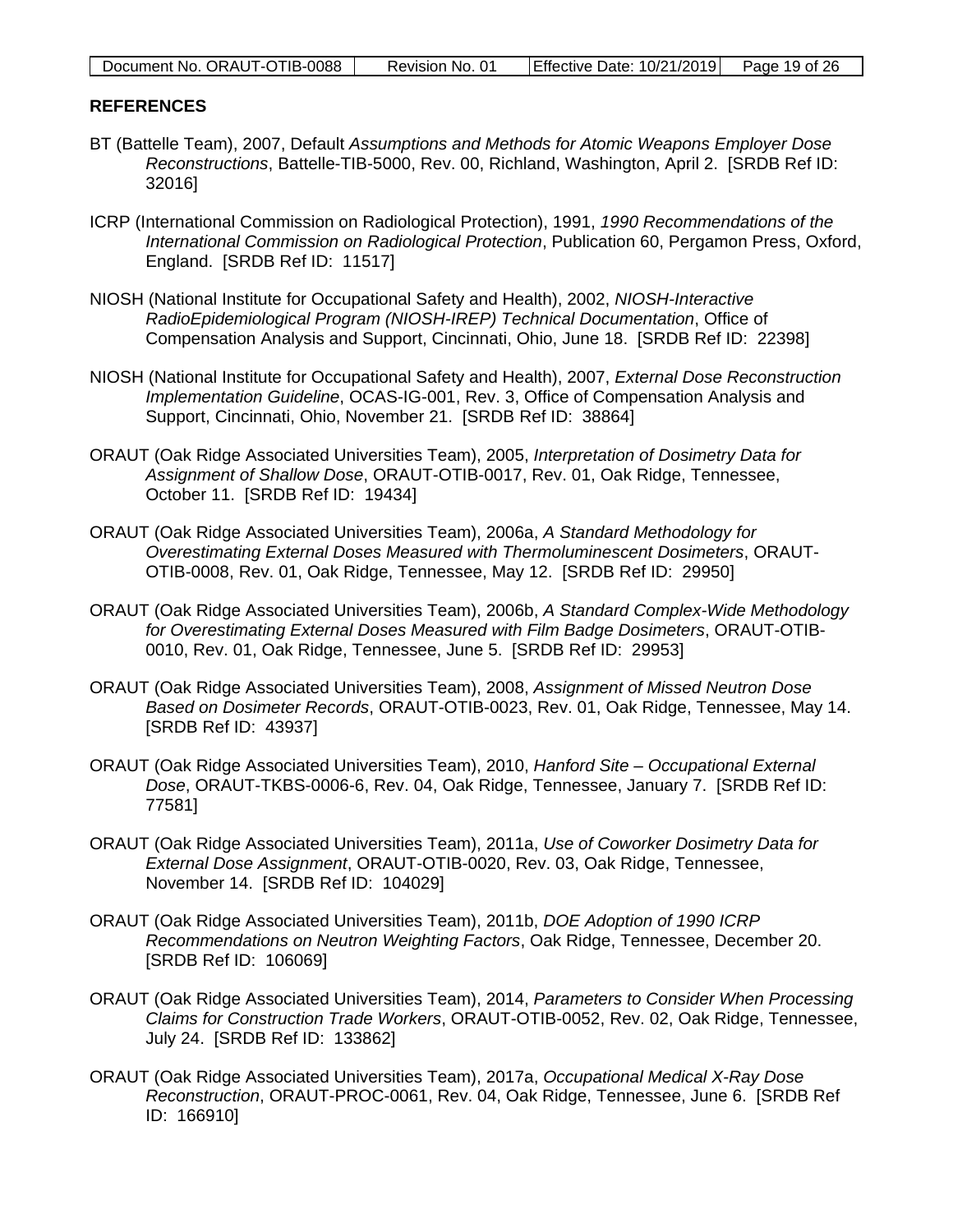|  | Document No. ORAUT-OTIB-0088 | Revision No. 01 | $\left $ Effective Date: 10/21/2019 $\right $ Page 20 of 26 |  |
|--|------------------------------|-----------------|-------------------------------------------------------------|--|
|--|------------------------------|-----------------|-------------------------------------------------------------|--|

- ORAUT (Oak Ridge Associated Universities Team), 2017b, *Guidance on Assigning Occupational X-Ray Dose Under EEOICPA for X-Rays Administered Off Site*, ORAUT-OTIB-0079, Rev. 02, Oak Ridge, Tennessee, June 15. [SRDB Ref ID: 166967]
- ORAUT (Oak Ridge Associated Universities Team), 2018, *Applications of Regression in External Dose Reconstruction*, ORAUT-RPRT-0087, Rev. 00, Oak Ridge, Tennessee, March 13. [SRDB Ref ID: 170100]
- ORAUT (Oak Ridge Associated Universities Team), 2019a, *Internal Dosimetry Organ, External Dosimetry Organ, and IREP Model Selection by ICD-10 Code*, ORAUT-OTIB-0005, Rev. 06, Oak Ridge, Tennessee, September 27. [SRDB Ref ID: 178311]
- ORAUT (Oak Ridge Associated Universities Team), 2019b, *Dose Reconstruction from Occupational Medical X-Ray Procedures*, ORAUT-OTIB-0006, Rev. 06, Oak Ridge, Tennessee, September 27. [SRDB Ref ID: 178310]
- ORAUT (Oak Ridge Associated Universities Team), 2019c, *Roadmap to Reconstructing Dose*, ORAUT-PROC-0106, Rev. 01, Oak Ridge, Tennessee, June 7. [SRDB Ref ID: 176807]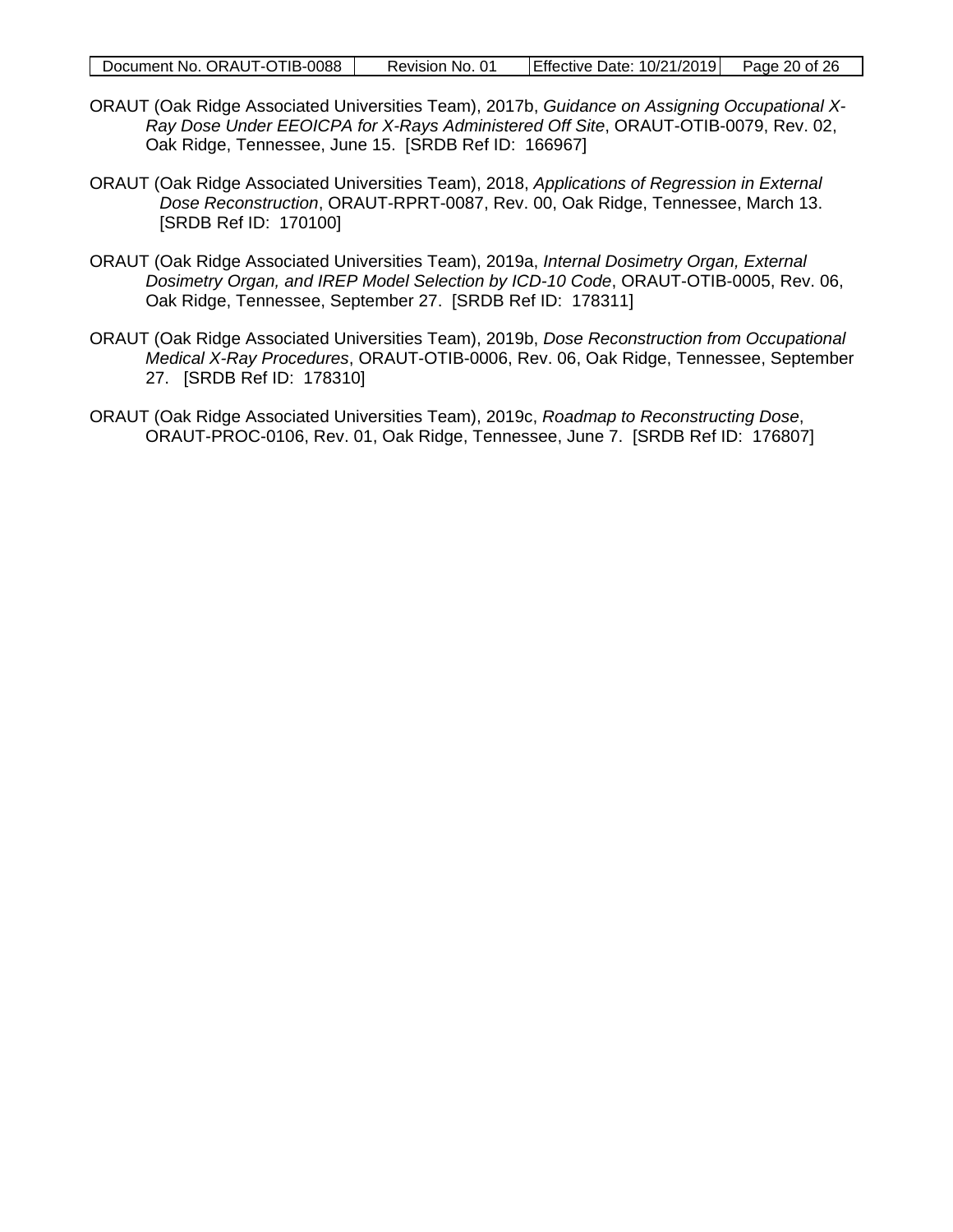#### **ATTACHMENT A METHOD FOR ASSIGNING MISSED DOSE WHEN THE NUMBER OF NULL RESULTS IS UNKNOWN**

<span id="page-20-0"></span>The basis for these instructions is Section 2.1.2.3 of OCAS-IG-001, *External Dose Reconstruction Implementation Guideline* (NIOSH 2007).

#### **Overestimating Approach (Appropriate for Likely Noncompensable Cases)**

Instruction: Calculate the maximum number of potential zeros *N*max, taking into consideration the published exchange frequency and applicable dose limits. This number multiplied by the LOD (i.e., *N*max × *LOD*) is considered the 95th percentile of a lognormal distribution. Multiply by LOD/2 (i.e., *N*max × *LOD*/2) to determine the GM. These values are assumed to have a lognormal distribution with a GSD of 1.52.

Example: Assume the case and site profile information has provided a 1-rem reported annual dose, weekly exchanges, LOD of 40 mrem, 300-mrem/wk dose limit for the era, and a 52-wk work year:

- The maximum number of zeros is 48 (e.g., 300 mrem/wk for 3 wk, 100 mrem in 4th wk, zero the rest).
- The missed dose assigned is  $48 \times 0.040$  rem/ $2 = 0.960$  rem (lognormal, 1.52 in IREP Parameter 2).

# **Underestimating Approach (Appropriate for Likely Compensable Cases)**

Instruction: Calculate the median between the maximum and minimum number of potential zeros  $N_{\text{med}}$ , taking into consideration the published exchange frequency, applicable dose limits, and LOD. When multiplied by LOD/2,  $N_{med} \times LOD/2$  is the GM. This is considered an underestimating approach in comparison with the guidance in OCAS-IG-001 (NIOSH 2007). If the arithmetic mean is a partial number round up (can't have a fraction of a dosimeter and rounding up is slightly claimant favorable). For example, the median between 27 and 48 dosimeters is 37.5 dosimeters. Use 38 dosimeters in the calculation.

Example: Using the same assumptions as above:

- The maximum number of zeros is 48.
- The minimum number of zeros is 27 (e.g., 40 mrem in 25 wk, zero the rest).
- The median is 38.
- The missed dose assigned is  $38 \times 0.040$  rem/ $2 = 0.760$  rem (lognormal, 1.52 in IREP Parameter 2).

#### **Best-Estimate Approach (Appropriate for Cases in Which Overestimating Approach Results in POC >45% and Underestimating Approach Results in POC <52%)**

Instruction: Calculate the median ( $N_{med}$ ) between the maximum ( $N_{max}$ ) and minimum number of potential zeros, taking into consideration the published exchange frequency, applicable dose limits, and LOD. When multiplied by LOD/2 (i.e., N<sub>med</sub> x LOD/2), the resultant value is considered the GM of a lognormal distribution. When multiplied by the LOD (i.e., *N*max × *LOD*), the resultant value is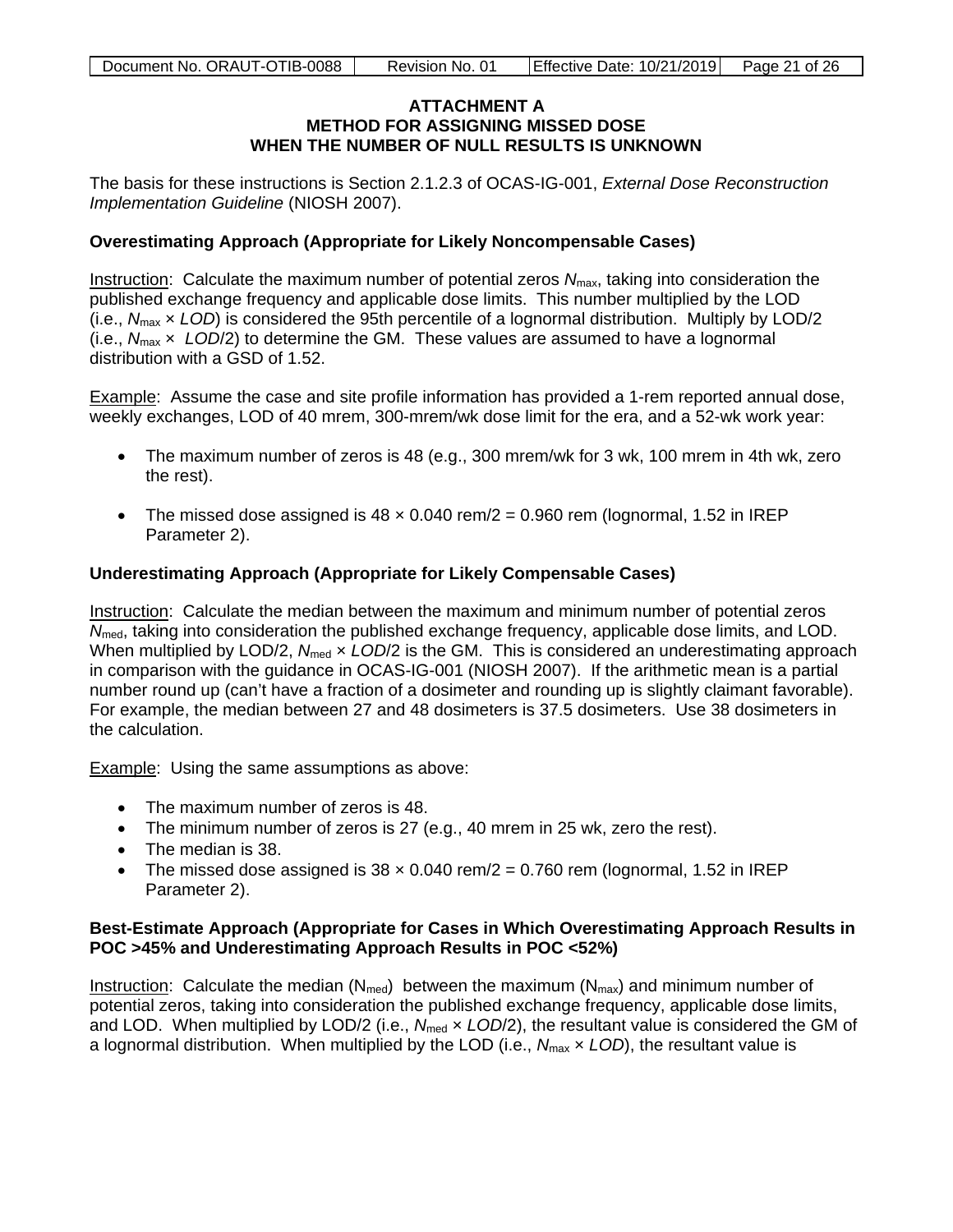#### **ATTACHMENT A METHOD FOR ASSIGNING MISSED DOSE WHEN THE NUMBER OF NULL RESULTS IS UNKNOWN (continued)**

considered the 95th percentile of a lognormal distribution, and the GSD must be calculated accordingly using the 95th- and 50th-percentile dose. The GSD is calculated as:

$$
GSD = \left(\frac{95th\,\text{percentile}}{50th\,\text{percentile}}\right)^{\left(\frac{1}{1.64485}\right)}
$$
\n(A-1)

Example: Assumptions are the same as above.

- The maximum number of zeros is 48.
- The minimum number of zeros is 27.
- The median is 38.
- The missed dose is  $38 \times 0.040/2 = 0.760$  rem (lognormal).
- 95th percentile dose is 48 x 0.040 = 1.920 rem; GSD =  $\left( \frac{1.920}{2.725} \right)^{\left( \frac{1}{1.64485} \right)}$  $=\left(\frac{1.920}{0.760}\right)^{(.04465)}$  $\text{GSD} = \left(\frac{1.920}{0.760}\right)^{\left(\frac{1}{1.64485}\right)} = 1.757$
- The missed dose assigned = 0.760 rem (calculated in previous bullet), lognormal, 1.757 in IREP parameter 2.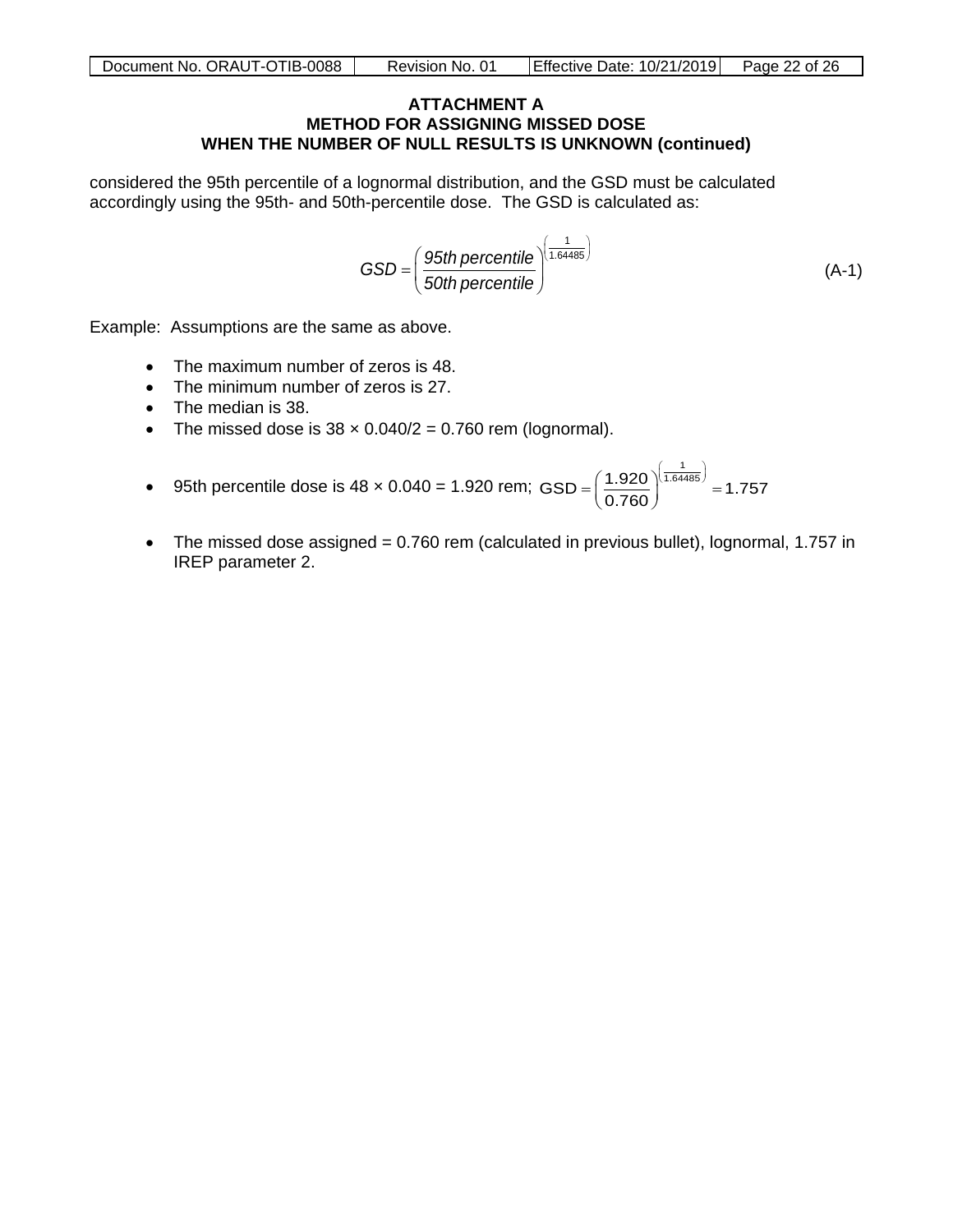# **ATTACHMENT B ONSITE AMBIENT DOSE ASSIGNMENT**

<span id="page-22-0"></span>This attachment provides guidance for the assignment of external onsite ambient dose. This attachment is intended to provide general information about assignment of this dose; site-specific guidance might be provided in the site profile.

# **B.1 GENERAL**

As described in OCAS-IG-001, *External Dose Reconstruction Implementation Guideline* (NIOSH 2007), doses from elevated background radiation as a result of DOE or AWE activities must be included in dose reconstructions. This requirement is complicated by site reporting practices, fallout from atmospheric weapons testing, and worker location in relation to site monitoring data. Because these exposures are a concern for workers who were not monitored or who worked at a site where elevated background radiation from DOE or AWE activities might have been subtracted from dosimeter results, reconstruction of doses must rely on information in site-specific site profiles and other published health physics resources.

External film dosimeters or TLDs have been used for occupational radiation monitoring since the 1940s. To account for background radiation levels that are not traditionally included in occupational radiation dose records, control dosimeters have been used from the outset. Good radiation protection practice dictates that during shipment a control dosimeter accompanies each batch of dosimeters issued to workers. Between manufacture or annealing and issuance, and between retrieval and processing, each shipment of dosimeters is irradiated by natural cosmic and terrestrial radiation sources and potentially inadvertently irradiated by other sources. The function of the control dosimeter is to measure all nonoccupational radiation exposure to the batch of dosimeters. When processed, the reading from the control dosimeter is subtracted from the reading of each of the other dosimeters in the batch, which yields a result for each dosimeter that is solely due to occupational radiation exposure. Note that the subtraction could occur with raw data, such as optical density readings for film or glow curves, or with transformed data, such as exposures in roentgens, absorbed doses in rad or grays, or dose equivalents in rem or sieverts.

Determination as to whether control dosimeters were exposed to elevated ambient levels of external radiation (EALER) is generally associated with where the control dosimeters were stored. From the intended use of control dosimeters, it is clear that controls should be subjected to exactly the same nonoccupational radiation exposure as the issued dosimeters and differ only in the occupational component. The implementation of this intention (that is, procedures for issuance and retrieval of dosimeters) likely differed over time at a given facility and certainly differed among DOE and AWE sites. For example, at large facilities, controls might have been kept at a central dosimeter location or distributed with batches of dosimeters to remote identification (ID) badge or dosimeter exchange buildings such as guard stations near reactors, reprocessing facilities, or manufacturing facilities. During some periods, dosimeters were incorporated into ID badges to ensure that no one entered without a dosimeter, and these ID badges were picked up at the entrance station at the beginning of each shift and returned there at the end of each shift. If control dosimeters were kept at remote exchange facilities, they would have recorded EALER at those facilities. Such doses from EALER recorded by the controls would subsequently have been subtracted from each worker's dosimeter reading. However, if control dosimeters were kept at a distant central badging facility where ambient radiation levels were lower than in the work areas, each worker's dosimeter would have recorded not only his or her occupational exposure, but also his or her exposure to EALER. In the latter case, no adjustment for occupational environmental radiation levels is needed because it would have been included in the worker's occupational measurements.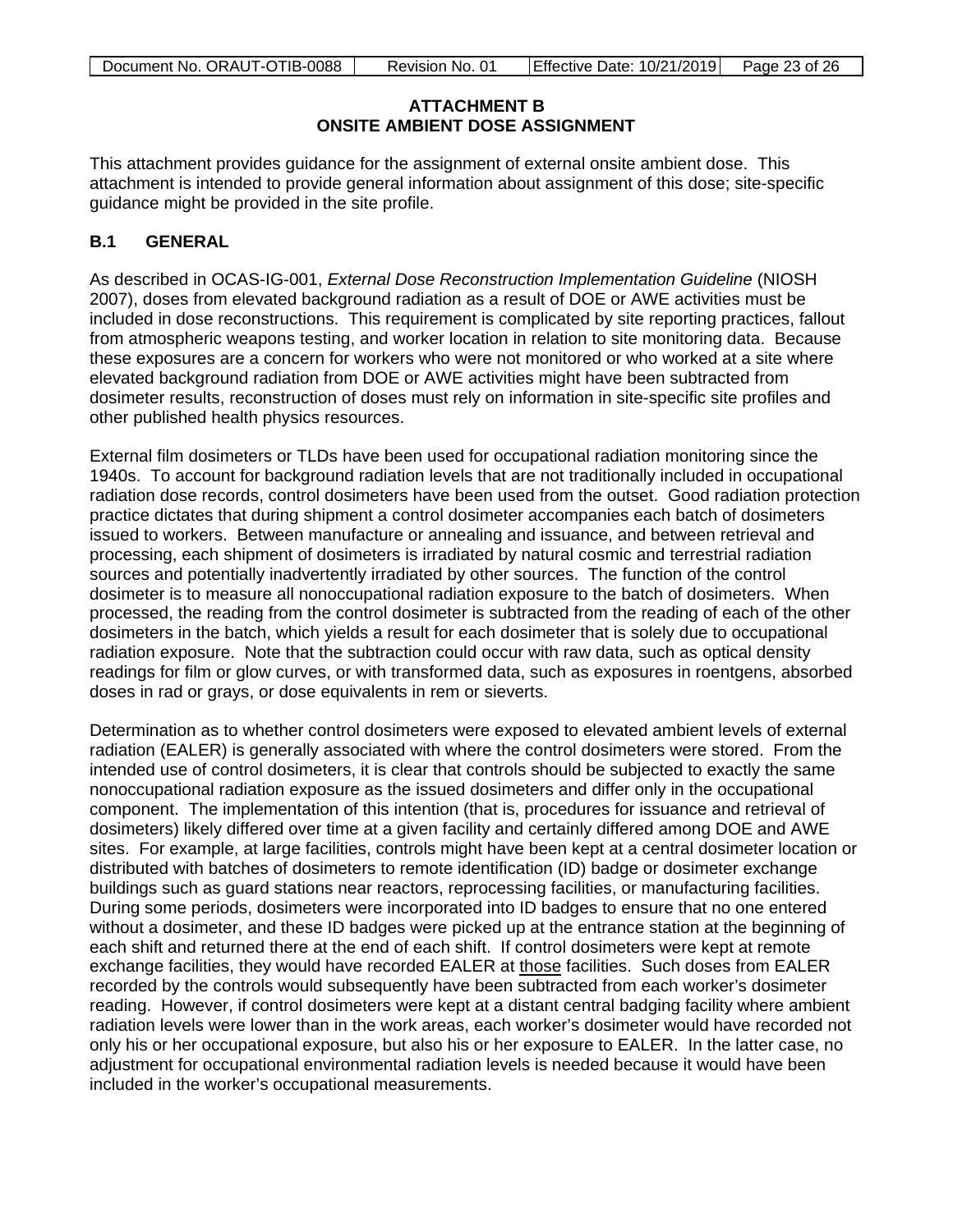# **ATTACHMENT B ONSITE AMBIENT DOSE ASSIGNMENT (continued)**

For the early days of reactor operation, one important component of external environmental dose arises from submersion in, or irradiation at a distance from, a plume of <sup>41</sup>Ar (with a radiological half-life of 1.83 hours), which formed when naturally occurring <sup>40</sup>Ar nuclei absorbed neutrons near operating reactors. The emissions from 41Ar are primarily a 1.2-MeV (maximum) beta particle and a 1.3-MeV photon. A wooden badge exchange building would likely provide very little shielding or attenuation of the photons and, if air exchange rates at the control dosimeter storage point were high, even the beta component could have approached outdoor levels. In addition to radiation from airborne releases of radioactive materials, other components of EALER could arise from:

- Scattered radiation from waste trenches, storage facilities, etc.;
- Terrestrial contamination; and
- Skyshine (radiation scattered to the ground from air over nuclear or high-energy accelerator facilities).

However, these components are unlikely to have been the same at dosimeter exchange facilities as they were on the rest of the site, so control dosimeters that were stored at remote exchange facilities would not have recorded this component.

Processes with potential for significant EALER include:

- Operating production reactors,
- Fuel reprocessing,
- Other radiochemical processing facilities,
- Atmospheric nuclear weapons testing,
- Underground nuclear weapons testing with significant venting of fission gasses,
- Accidental airborne releases of radioactive materials, and
- Certain high-energy accelerators (in the early years).

Large sites might have had inhomogeneous EALER, and control dosimeters that were distributed with batches intended for particular areas might have been able to measure significant EALER that the workers' dosimeters might have missed.

In general, there is a point in time at a particular site after which there is no need to assess specific EALER to add to the worker's dose because (1) levels were so low they would not significantly affect the POC, and (2) control dosimeters were kept under controlled conditions and EALER would not have been subtracted. As environmental monitoring programs matured, environmental TLD measurements ruled out significant EALER values. This point in time can only be established for a particular site by reviewing site and worker monitoring practices.

External dosimetry results account for both occupational and environmental penetrating radiation exposures if control dosimeters were not exposed to EALER due to operations. Not all DOE and AWE sites experienced the problem of missed EALER.

All external ambient doses are assigned in IREP as follows:

- Exposure rate: Chronic, and
- Radiation type: Photons  $E = 30$  to 250 keV.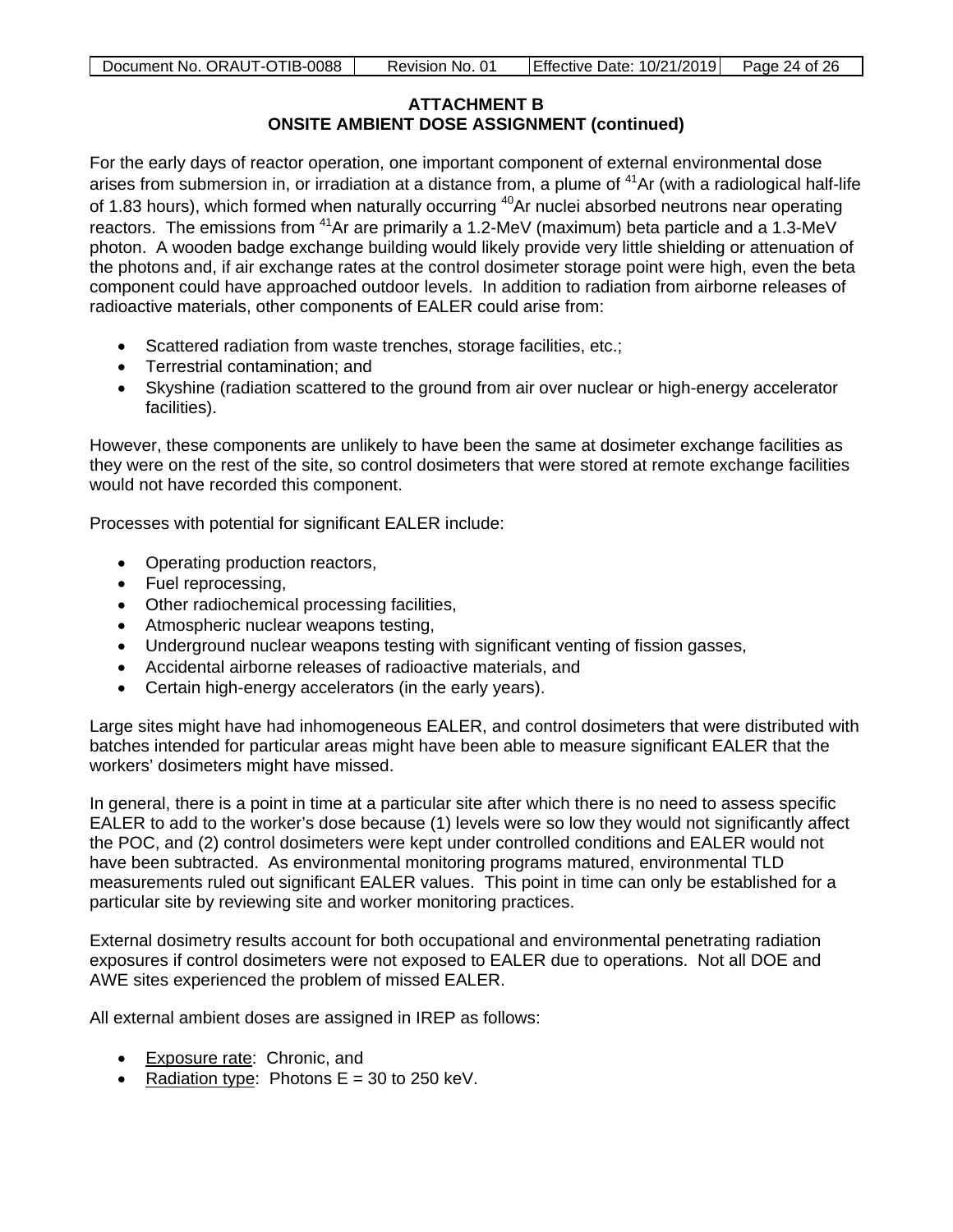# **ATTACHMENT B ONSITE AMBIENT DOSE ASSIGNMENT (continued)**

Due to the variations in site geography, monitoring practices, reporting practices, facilities, and operations, a best estimate cannot be generated for a site that does not have a complete site profile. To assess doses in recent years that might not be covered in the site profiles, the most recent onsite ambient doses can be assumed to apply.

# **B.2 BEST-ESTIMATE METHOD**

Most dose reconstructions, for which data are provided in the site profile, use a Monte Carlo method in which the external environmental dose with its uncertainty distribution is multiplied by the appropriate organ DCF distribution to calculate the best-estimate ambient dose. A best estimate must take into account all available records pertinent to determination of work location. For workers who worked in multiple areas of the site, if the worker's records and claimant interview do not provide enough information to determine specific work locations, the site GM dose, with GSD, is appropriate for best estimates. Battelle-TIB-5000 (BT 2007) provides guidance on the relationship between the arithmetic average and GM (and GSD).

Dose reconstructors should use site-specific guidance on the calculation of environmental dose when provided (e.g., number of hours, area dose rates, etc. for calculation of the ambient dose assignment). If site-specific guidance is not available, the assumption should be made that the worker worked 50 hr/wk and 50 wk/yr (to reasonably account for holiday and/or vacation time) or a total of 2,500 work hours per year when assigning ambient dose as a best estimate. Partial years of employment should be scaled accordingly. In addition, if the claimant interview indicates that fewer or more hours were worked, then this information should be used. For example, if the worker was off the site half of the time where only natural background radiation levels existed, only 25 hours of exposure per week should be assumed.

The calculated annual dose using site information is multiplied by the appropriate *exposure*-(R)-toorgan DCF in OCAS-IG-001 (NIOSH 2007) for an isotropic exposure geometry for most sites to determine the dose to be assigned for each year. Some sites provide environmental data based on survey measurements or calculations rather than film or TLD dosimeter results. For sites that provide the data, the calculated annual dose should be multiplied by the appropriate ambient dose equivalent [H<sup>\*</sup>(10)] DCF in OCAS-IG-001 for an isotropic exposure geometry. A DCF of 1 for onsite ambient dose is applied for cancers where the skin is used to calculate external dose.

If supporting documentation for all of the elements necessary for a best-estimate dose reconstruction does not exist, conservative assumptions should be applied in relation to work location and area conditions, erring in favor of the claimant.